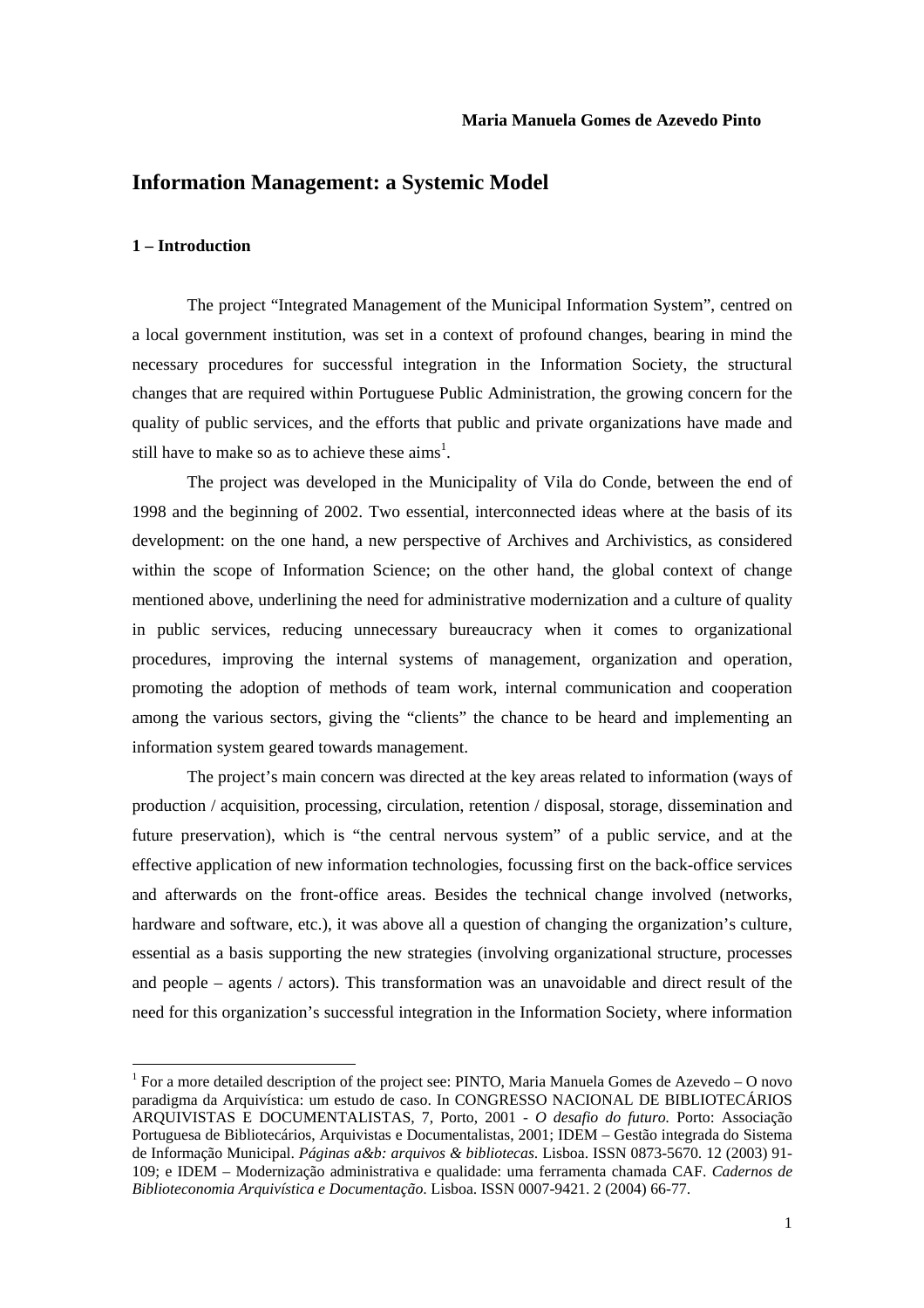and knowledge have come to play a key role in practically every aspect of human activity, due to the development of digital technology (and particularly of the Internet), materialized, in this case, in the development of the "Electronic Public Administration" and the "Electronic Government".

 The model of "Management through Projects" associated to a "business process approach" (mainly transversal and which further builds on the initial organic, functional and vertical perspective) applied to an information service seemed to be the best option in this case, in line with the view put forward by Robert Taylor when he states that "information products and services and information systems in general should be developed as groups of activities that add some value to the information that is being processed in order to help the users to make more informed decisions and to make them understand the situation better so that they can act in a more efficient way"<sup>2</sup>.

Since the project aimed to implement an integrated Information Service in an institution of local government, the following aspects were defined as central from the outset:

- the quality of the "government" (understood as the relation between the city council and its townspeople);
- organizational quality (understood as the relation between the organization and its context/environment, namely, how systems, processes and activities are structured and developed, resources are used and the level of receptivity); and the "commercial" dimension (understood as the relation between those responsible for a given service and their clients).

It was the team's duty to participate actively and creatively in the improvement of the organization and in its progressive drive towards meeting the expectations of its clients - the townspeople and the population in general and, in a stricter sense, the expectations of the users of the Municipal Archive service (the municipal administration and services)-.

 It is deeply believed that the project was able to effectively accomplishment the necessary changes in the organization without losing sight of its fundamental strategy. The city council had "produced" an growing number of electronically-based domains and processes and was increasingly more dependent on digital information – either already acquired in digital format or that resulting from the conversion of existing analogical material – but was also keenly aware of issues related to the vulnerability of the digital environment and to the need to ensure the authenticity, integrity and reliability of the information to be preserved. It was an organization which felt the importance of the information producers' aims and of the context of

<sup>&</sup>lt;sup>2</sup> TAYLOR, Robert S. – *Value-added Processes in Information Systems*. Norwood, NJ: Ablex Publishing Corp, 1986, cited by CHOO, Chun Wei *- Gestão da Informação para a organização inteligente: a arte de explorar o meio ambiente.* Lisboa : Editorial Caminho, 2003. ISBN 972-21-1506-5. p. 77-78.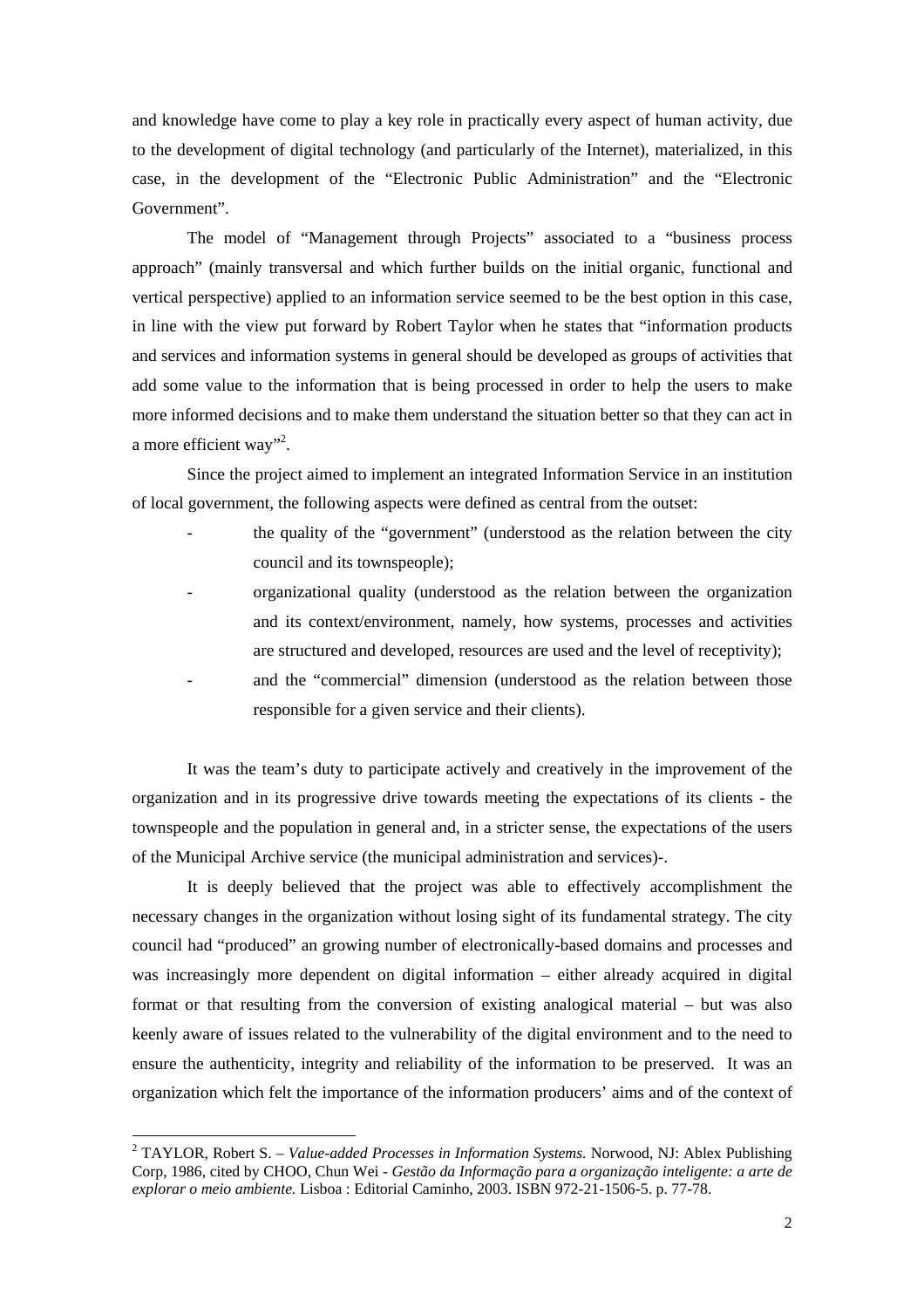production, which took into consideration the means, media and actors involved in the information production process within the municipality and also the related administrative, legal, political, social, economic and financial implications.

In fact, it was very clear for all those involved that, from the conception of the project to the post-implementation phase, it was not a question of the simple automation or application of an Electronic Document Management System (EDMS), but really the beginning of an integrated ERMS (Electronic Records Management System) / EDMS solution, from a systemic approach.

 It is not our aim here to go into the details of the conception and development of the project. The time that has passed between its implementation and this reflection has allowed us to develop a clearer perspective and to focus our attention, on the one hand, on the consequences and theoretical reflections that we are able to derive today from a project built upon a new paradigm, and, on the other hand, on developments that took place internationally in similar areas in that period, such as, for instance, initiatives and projects that give us today different international standards, as well as a greater level of sustainability for the lines of action assumed.

 The digital era, a new view of public administration and of the relation between the State and the citizen, both in the national and the European contexts, and the post-custodial, dynamic, informational and scientific paradigm, were the master lines of a project that received a prize at the time, due to its innovative character, despite the doubts (not ignored!) to which, day after day, the team strove to find solutions and answers, but which would inevitably raise new questions, in a dialectic that is strongly related to the development of scientific knowledge and to the progress of organizations.

#### **2 – Information Management**

 If we look at the brief description of the project, the main ideas underlining our analysis are immediately clear: Information Management and Information Science in Organizations that are an integral part of this Information Society.

 A Municipality, as with any other organization, produces/receives, accumulates and uses information. The information that it creates and receives entirely reflects its nature and aims, which not only involve the provision and maintenance of infrastructures and public facilities, economic and social development, urban renewal and spatial planning, but also the management of the townspeople's expectations, the internal organizational structure, the municipal decision flow, relations with external entities, both public and private, the municipal budget, among many other aspects.

When faced with the competences required and the demands of the Information Society, a Municipality must find response to certain needs, such as: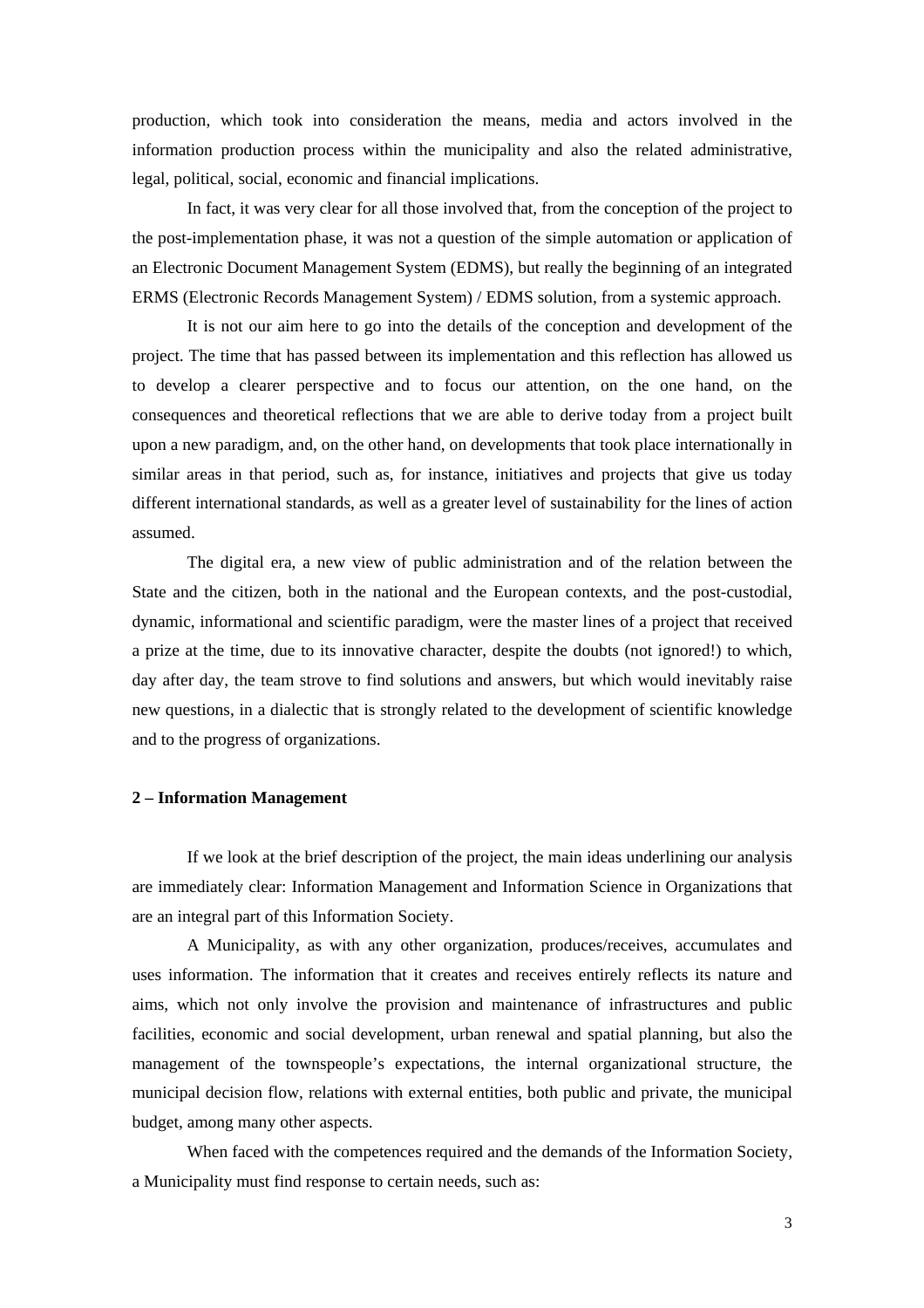- implementing e-government strategies;
- decentralizing its activities, and, consequently, its offices and public reception areas;
- rationalizing/redesigning processes and distributing activities and tasks in a consistent and balanced manner;
- documenting the policies, decisions and results of all the parts involved;
- eliminating redundant information;
- conceiving and managing an information system in which analogical and digital media can exist together;
- guaranteeing greater control over the authenticity, integrity and reliability of the transactions and also of the information system;
- increasing control over access to the information system;
- complying with the legal and standardized requirements;
- protecting the interests and rights of the organization, of its collaborators, of the citizens and other agents;
- avoiding emergency or disaster situations;
- assuring the continuous use of information, in any medium, in the mid- and long-term;
- preserving the institutional memory;
- controlling costs;
- providing a quality service.

Technological platforms (hardware and software) and the use of digital media permit greater interaction with citizens and other agents, without physical limitations or frontiers, supporting, moreover, the organization's activities with increased efficiency and effectiveness.

But what does in fact come to mind, in our Information Society, when we talk of information management?

At the outset, we have the management of the information and communication technological platform, the management of information resources and the management of the information lifecycle and underlying activities, which leads us to another characteristic, essential in our perspective: its crucial interconnections with the organization and its evolutionary dynamics. This aspect is not always obvious or present, because the challenges that are faced by organizations clearly imply significant technological investment, and thus the focus on technology becomes almost natural.

Also the role of the information manager is frequently associated to the IT/IS professional and the information system to the computing system/technological platform.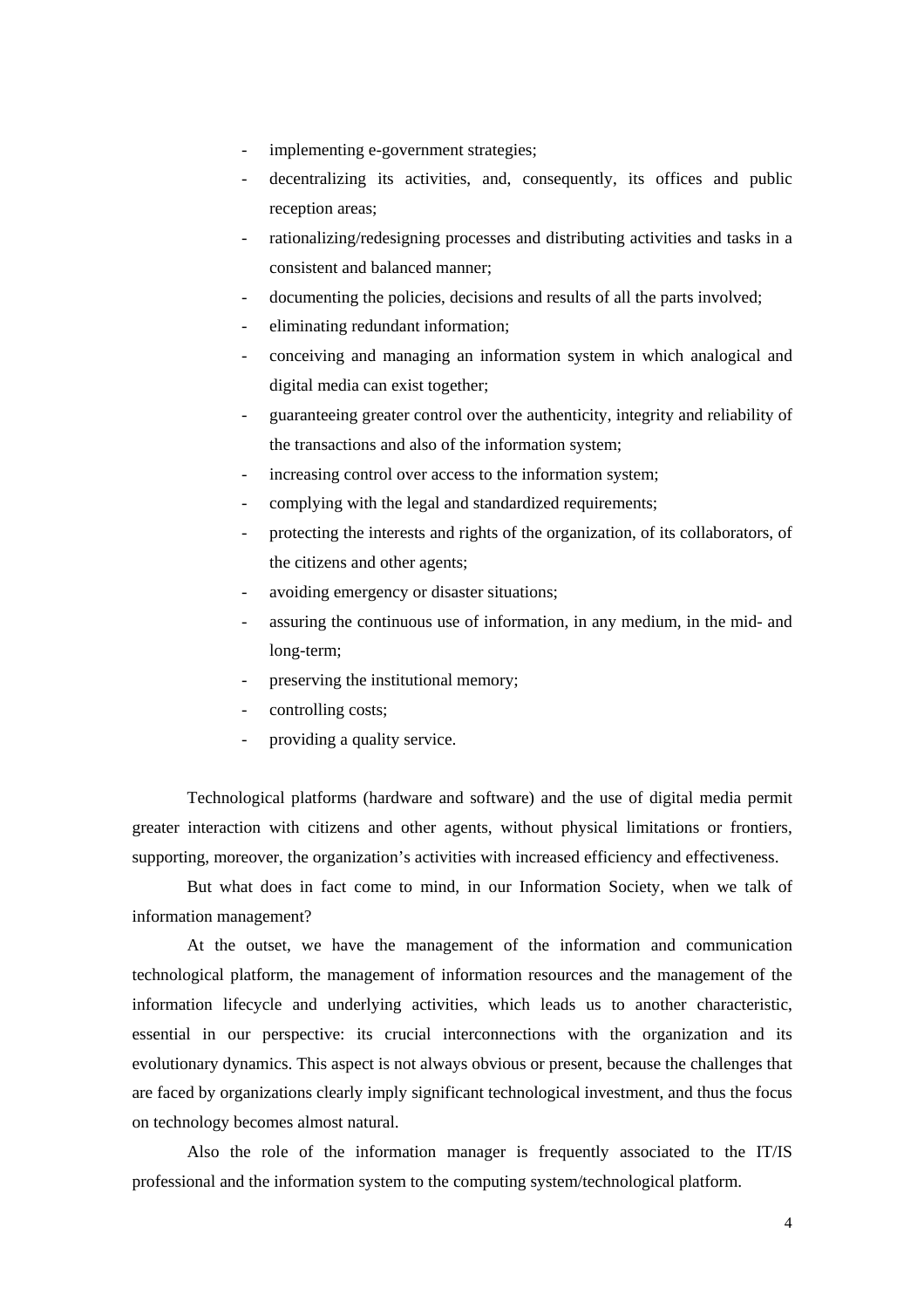Consequently, a situation of unbalance among the variables mentioned can arise which can be easily identified with some common situations, such as:

- the lack of planning of the "information system";
- the lack of integration;
- the information needs are not identified:
- the existence of repeated information;
- the information is not evaluated;
- the dispersion of information on different media;
- the fact that standardization is not practised;
- the loss of productivity;
- the unnecessary rise in maintenance and digitization costs;
- the possibility of not complying with legal requirements;
- the difficulty in implementing a quality management system;
- the use of information that is not directly related to the strategy of the organization;
- the failure to accomplish the organization's mission and aims.

Thus, it really is not enough to:

- 1- have / manage the electronic means (hardware and software) involved in capturing / producing, processing, storing and accessing information;
- 2- have / manage information resources;
- 3- make the information available;
- 4- "manage" the information.

It is necessary to go a little further and, thus, we must:

- 1- plan the technology strategically, and also its capacity, performance, standards, compatibility, longevity, etc.;
- 2- plan the production of information strategically, including the standards of data formats, export / import methods as well as access and preservation in the long-term, etc.;
- 3- plan the administration of the system, the security systems, access multilevel and through different means (local, distributed, VPN, Internet) and media -, control and evaluation of access time and the retrieval of information;
- 4- analyze / know, evaluate and plan the structure which produces the information / actors, the business processes / production of information, the consumers / users, the internal and external context.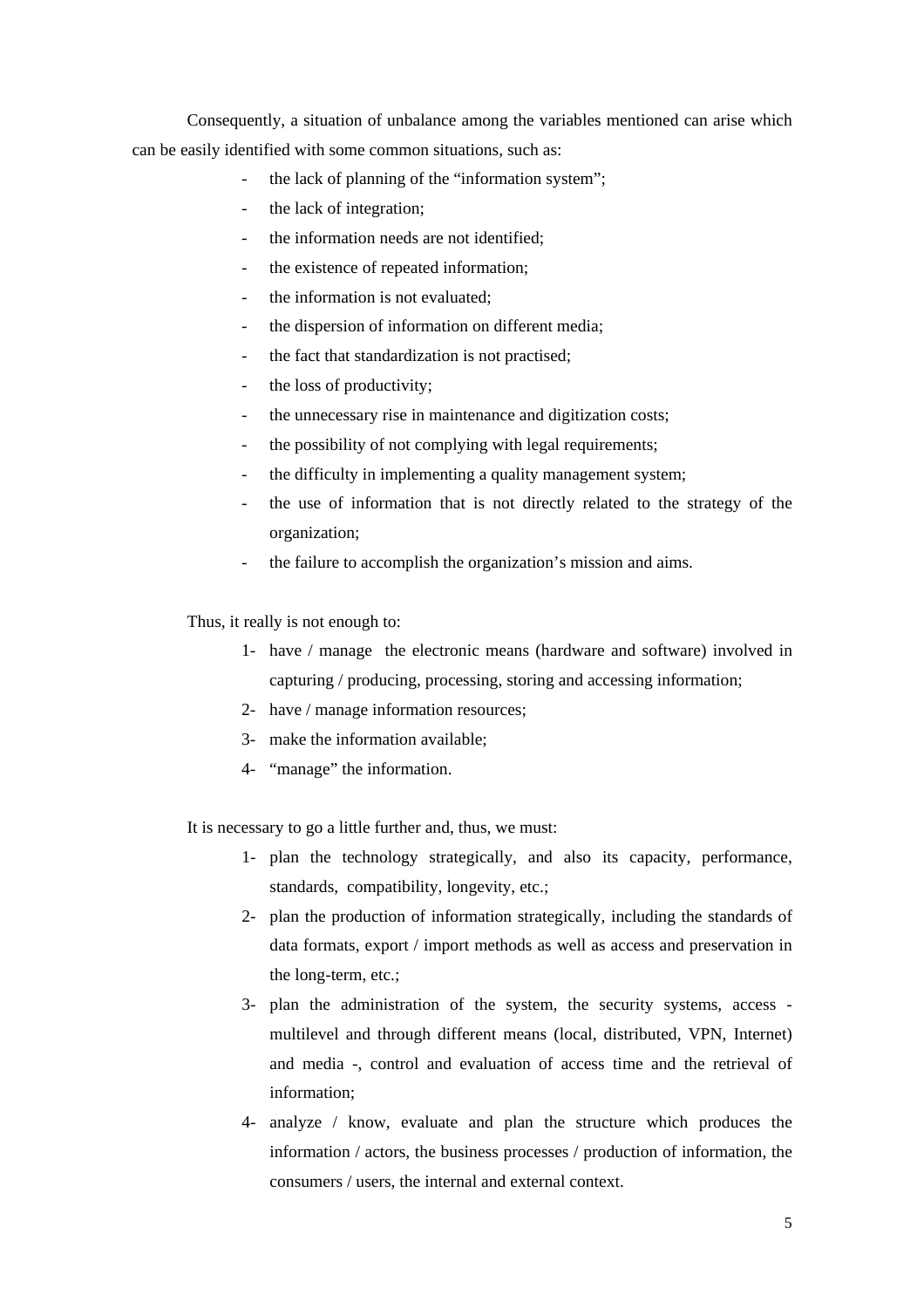As Chun Wei Choo once said "an organization learns if, through its information processing, the range of its potential procedures is changed. Thus, the main aim of information management is to take advantage of the information resources and information capacities so that the organization can learn and be adapted to its environment which is changing constantly"<sup>3</sup>.

The real challenge that organizations face is thus a more wide-ranging. It implies questioning and "rebuilding" the entire organizational structure, the management models, the organizational processes, the resources used, and, obviously, the organizational culture itself.

In fact, the dominant feature of our society – Information – is the product of human action in society, and it reflects the structural conditions (political, technical, economic, social or cultural) in which that action is developed in order to fulfil the different aims. It is "modelled" by the producer structure, it depends on the processes that produce it, it has to be related to the operational means and to be considered in the systemic interaction inherent to the informational and historical process.

Information, as a phenomenon and a process, imposes itself "on" and "in" the organizations. Its "management" involves the entire organization and its collaborators, it accompanies the organization's daily routine and it includes the full information lifecycle: its conception and planning, its creation, information flow and appraisal, classification, storage, preservation and retrieval. It is increasingly more related to Quality Management, with strategic business planning and with organizational processes, be they management processes, production processes or technological implementation processes.

It is unthinkable to structure a Quality Management System, directed at organizational processes and its evaluation so as to satisfy more internal and external clients (and their implicit and explicit needs), make constant improvements and promote team work, without considering "Information Management" strategic to the organization. Why?

First, we must analyze the management of organizational processes, which involve information/documents, meaning that processes have to be documented to be correctly managed. The quality with which this is done is controlled with records (evidences) involving: process analysis, analysis of clients' needs, analysis of the value of each activity and task in the process and its possible reformulation. As intrinsic components of the process and, thus, of its analysis and evaluation, there are agents, tasks, rules, time frames, sequences, flow diagrams, transaction types, documents typologies used, standards and access control. Also important is controlling its implementing/execution (workflow) and its integration with other processes.

<sup>3</sup> CHOO, Chun Wei - *Gestão de informação para a organização inteligente: a arte de explorar o meio ambiente*. Lisboa: Editorial Caminho, 2003. ISBN 972-21-1506-5. p. 57.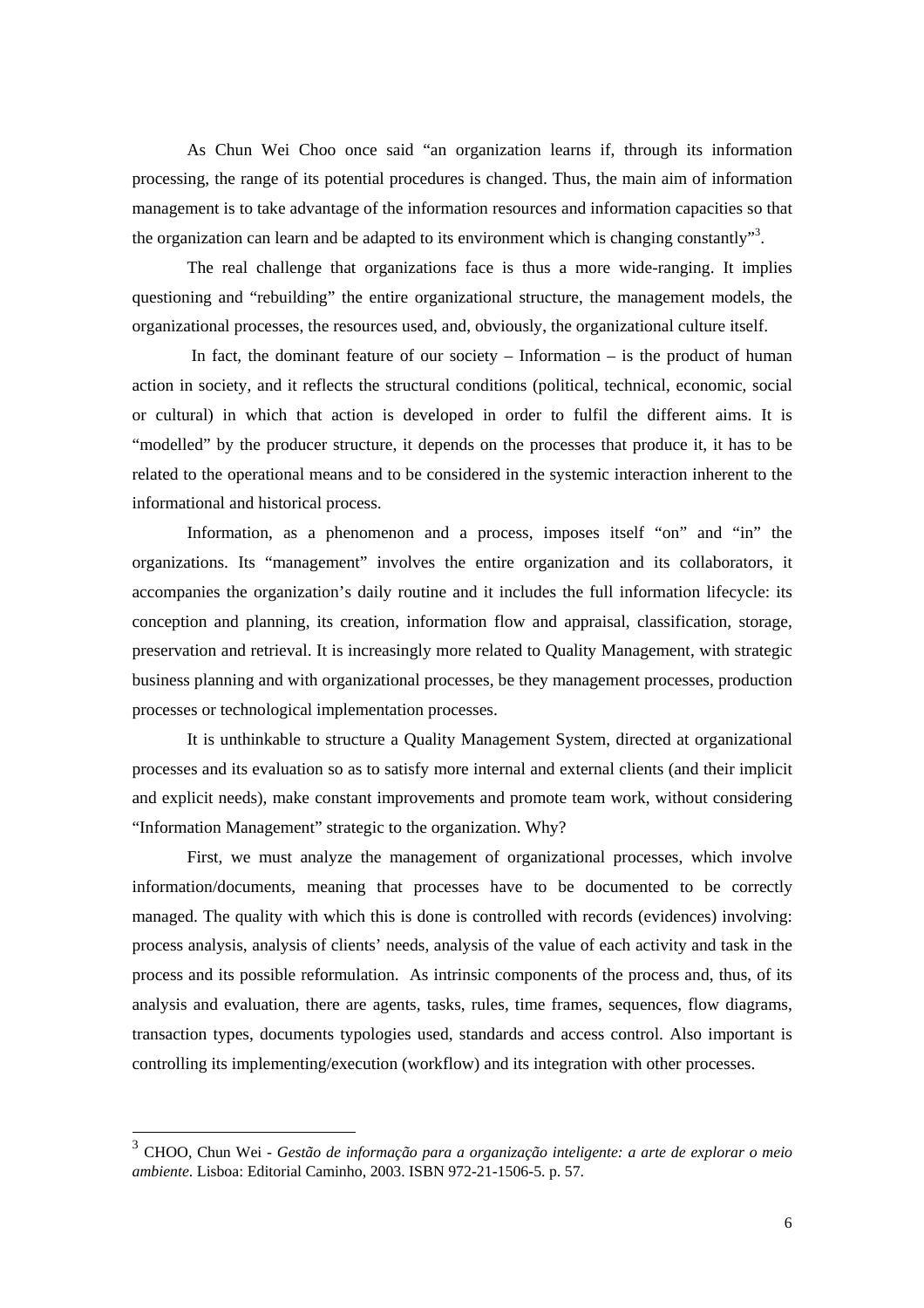To achieve a strong organization, through organizational innovation, the following must be ensured:

- promotion of interconnections between technology, processes, people and information management;
- conception and management of a well-structured "Information System" in an integrated approach;
- removal of artificial divisions that could result from the technological, technical or spatial platforms:
- promotion of the effective use of the concept of "network" (an internal and external "network"), based on which answers to the challenges posed can be found, whether they arise from the capacity of initiative itself or as an answer to government requirements.

If the importance of information management to the organization was, in our view, unquestionable, practice revealed that its accomplishment could not be reduced to the random application of methodologies of management, of computer systems management and of information resources management.

It was also impossible to maintain the traditional documental division of information in the institutional and technological space where it is kept (archive service, library service, computer system), because this is a superficial criterion which does not take into consideration the context of dynamic production (organicity), of retention/memory and the use/consumption (functionality) of information.

 A *Praxis* without a theoretical grounding that could bestow it a degree of sustainability would mean a number of occasional actions, which are insufficient to fully respond to the complex challenges of the Digital Era.

## **3 – Information Science**

 Each organization must find its own model of information management, bearing in mind a common set of principles: information as a raw material; the idea that the added value is more in the process itself than in its product/service, without ignoring the complexity, dynamism and continuity that may characterize it; the key role of information and communication technologies, not forgetting the equally important dimension of innovation.

 It is necessary to have a model that takes into account a cycle that begins in the conception phase of the technological platform (hardware and software), includes the production, circulation, appraisal, storage, retrieval and preservation of information, involving the organization as a whole and its business processes, which makes use of, for example, "data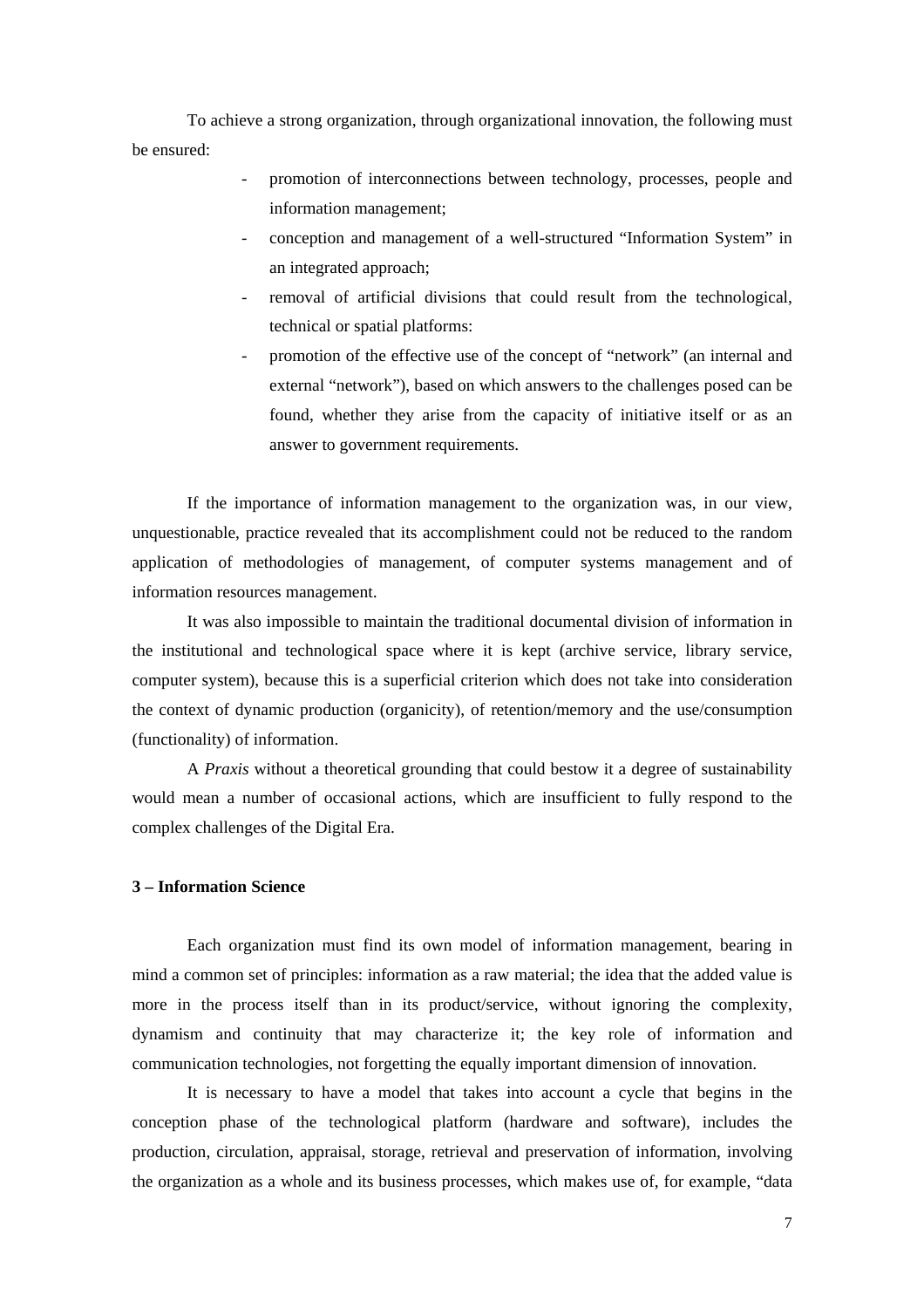warehouse" technologies (information storage) and, possibly, "data mining" tools (repository with relevant information), as well as working areas which are very often separated into Document Management, Content Management and Archives Management, when indeed we are dealing with the same management cycle.

Working with "subgroups" of information, with current transactions which disregard past ones, without "synchronizing" the service to the citizen through the different means of communication using multiple technologies, hinders the development of a fundamental and integrated view of the "clients" and their relation with the organization.

Thus, a holistic view was required, that could sustain an "organizational strategy of action" and guide the creation of a systemic model that would allow the organization to be transformed, in a first moment, into a "learning" organization. This would naturally give rise to an "intelligent organization" involving the active participation of an "information manager", fully integrated in a multidisciplinary working group, and bearing in mind that, among the organizational resources, whether they be human, material or economic, there are also the informational ones.



 $(Fig. 1)^4$ 

Before conceiving and establishing the model to be applied, the design of the Vila do Conde Municipal Council project was based on the above-mentioned theoretical groundings, which were deeply inspired by the authors of "*Archivistics: theory and practice for an* 

 $\overline{a}$ 4 Adapt. from Timothy Sprehe, J. Enterprise Records Management: Strategies and Solutions (Hummingbird Ltd) http://www.hummingbird.com/alt\_content/binary/pdf/collateral/wp/rmstrategies.pdfp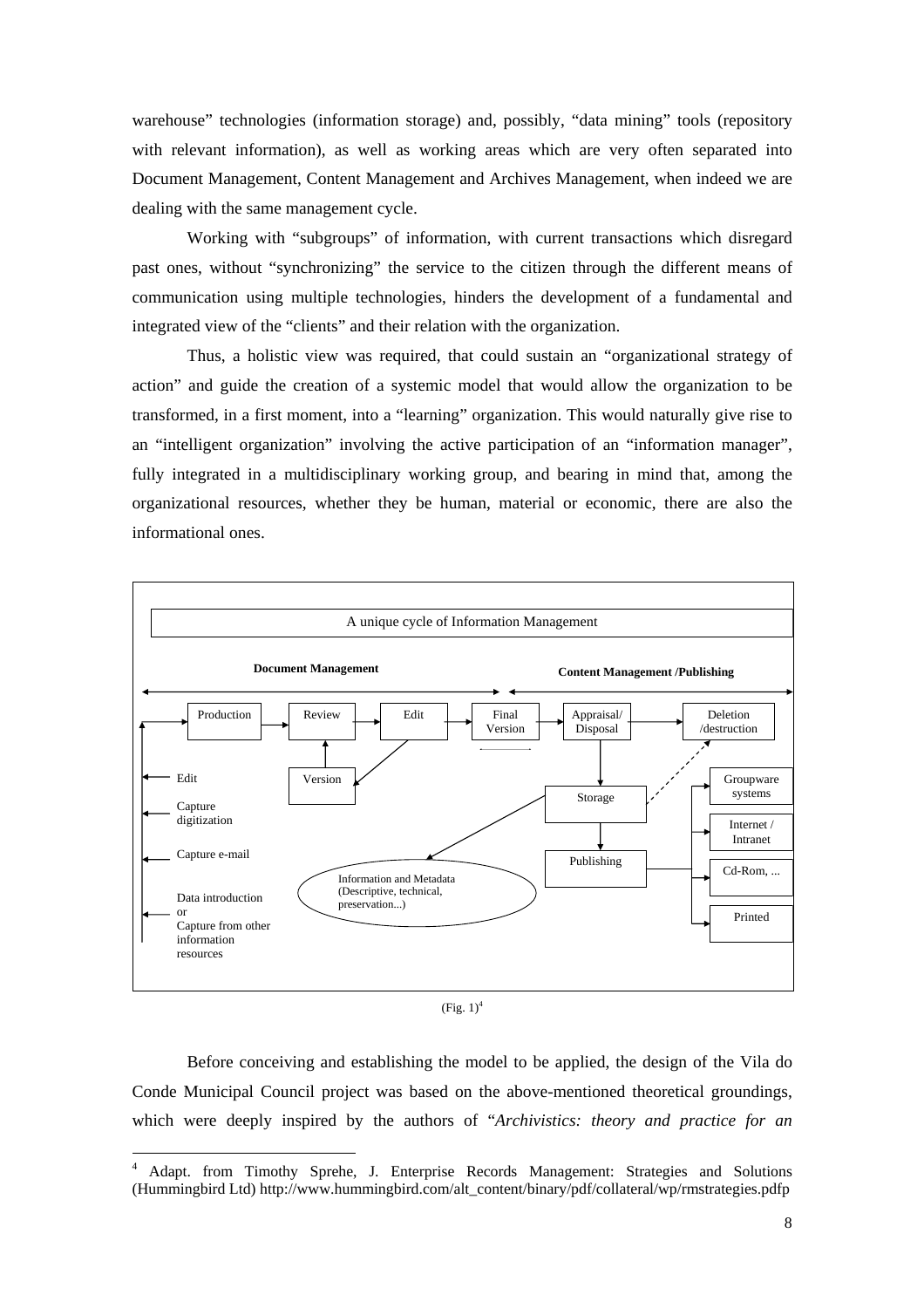*information science*" 5 (published at the same time as the project's implementation), as well as on later contributions, leading to the definition of information (here understood as synonymous of explicit or materialized knowledge) in which the project was rooted, as "a structured set of encoded mental representations (signs, symbols), which are socially contextualized and can be registered on any material medium (paper, film, magnetic tape, compact disc, etc.) and communicated in a synchronic and multidirectional way"<sup>6</sup> , and the view of information management, or materialized knowledge, as a segment of Information Science<sup>7</sup>. As far as the latter is concerned, the definition put forth by Harold Borko, quoted and upheld by the abovementioned authors, is the one that best illustrates the needs the project team truly felt $8$ . Basically the approach included:

- the adoption of a scientific-informational model, characterized by the definition of social information as an object of study:
- the use of the systemic theory as an interpretative/explicative "tool" for the phenomenon called "information";
- the application of a research method;
- the use of the concept of archive as a "semi-closed system of social information".

Thus, we were able to go beyond the traditional functions attributed to Archives, Libraries and Documentation Services - to collect, to store, to retrieve -, and go further, showing what exists "upstream", in the margins and underlying these procedures, that is, the organizational structure and the agents that produce, manipulate and control information, from a retrospective and prospective angle, which is integrated and transversal to the organization as a

 5 See SILVA, Armando Malheiro da [et al.] – *Arquivística: teoria e prática de uma ciência da informação.* Porto: Edições Afrontamento, 1999. ISBN 972-36-0483-3. vol. 1.

<sup>6</sup> See SILVA, Armando Malheiro da; RIBEIRO, Fernanda - *Das "ciências" documentais à ciência da informação: ensaio epistemológico para um novo modelo curricular*. Porto: Edições Afrontamento, 2002. ISBN 972-36-0622-4*,* p. 37.

<sup>7</sup> See SILVA, Armando Malheiro da – Conhecimento / Informação: sinonímia e/ou diferenciação? In *Organização e representação do conhecimento na perspectiva da Ciência da Informação*. Org. Georgete Medleg Rodrigues e Ilza Leite Lopes. Brasília: Thesaurus Editora de Brasília, 2003. ISBN 85-7062-399- 2. p. 23-41.

<sup>&</sup>lt;sup>8</sup> "Information Science is that discipline that investigates the properties and behaviour of information, the forces governing the flow of information, and the means of processing information for optimum accessibility and usability. It is concerned with that body of knowledge relating to the origination, collection, organization, storage, retrieval, interpretation, transmission, transformation, and utilization of information. This includes the investigation of information representations in both natural and artificial systems, the use of codes for efficient message transmission, and the study of information processing devices and techniques such as computers and their programming systems. It is an interdisciplinary science derived from and related to such fields as mathematics, logic, linguistics, psychology, computer technology, operations research, the graphics arts, communications, library science, management, and other similar fields. It has both a pure science component, which inquires into the subject without regard to its application, and an applied science component, which develops services and products (…) Librarianship and documentation are applied aspects of information science".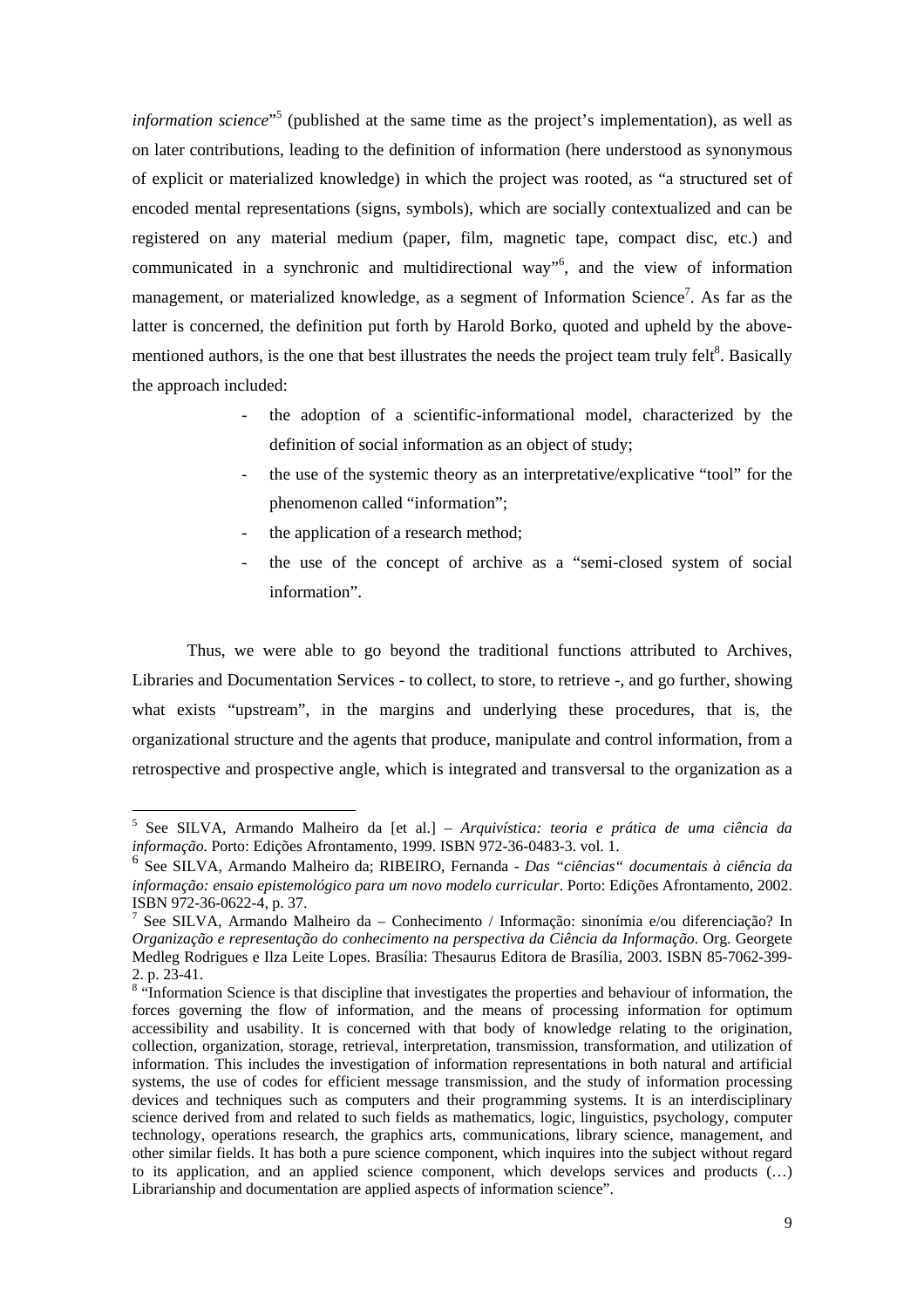whole. This view is absolutely essential to the correct prosecution of its aims and mission, giving rise to a new context for the information professional, who becomes a "builder" and a manager of the information system.



#### **Proposal of Organic contextualization**

What we are dealing with here is knowledge that supports an operational component that can only be strongly built if we take into consideration that, since information is transversal to the entire organization, it has to necessarily rely on interdisciplinary knowledge, a concern that had direct bearing on the formation of the working groups created throughout the project<sup>9</sup>. The interdisciplinary dimension that comes from the analysis of the multifaceted object that is information further justifies an proposal of organic contextualization that includes the sector of Information Technologies Management (ITS – Information Technologies System), the sector of Information System Management (the so-called Archive Service), the sector of Quality Management, and a Projects and Development sector. They would all be an integral part of a new area: the "Organization and Information Systems".

 At this point, it should be noted how a "four-dimensional" methodology was applied to the scientific study of Information Management, which, in this case, involved a concrete set of issues for which answers and practical solutions had to found, without losing sight of the essential theoretical reference that would uphold the project's integrating character and strategic view.

Besides the "**epistemological dimension**" that announces the paradigm supporting the approach followed (Module 1 of the model that will be presented next), the systemic theory is at

<sup>&</sup>lt;sup>9</sup> The following were considered permanent elements in these groups: Municipal Archive professionals, IT/IS professionals, a designer and a jurist who was also in charge of coordinating applications to European and national programs/projects. Besides these, there were elements from the organization: councillor, heads of department and office workers.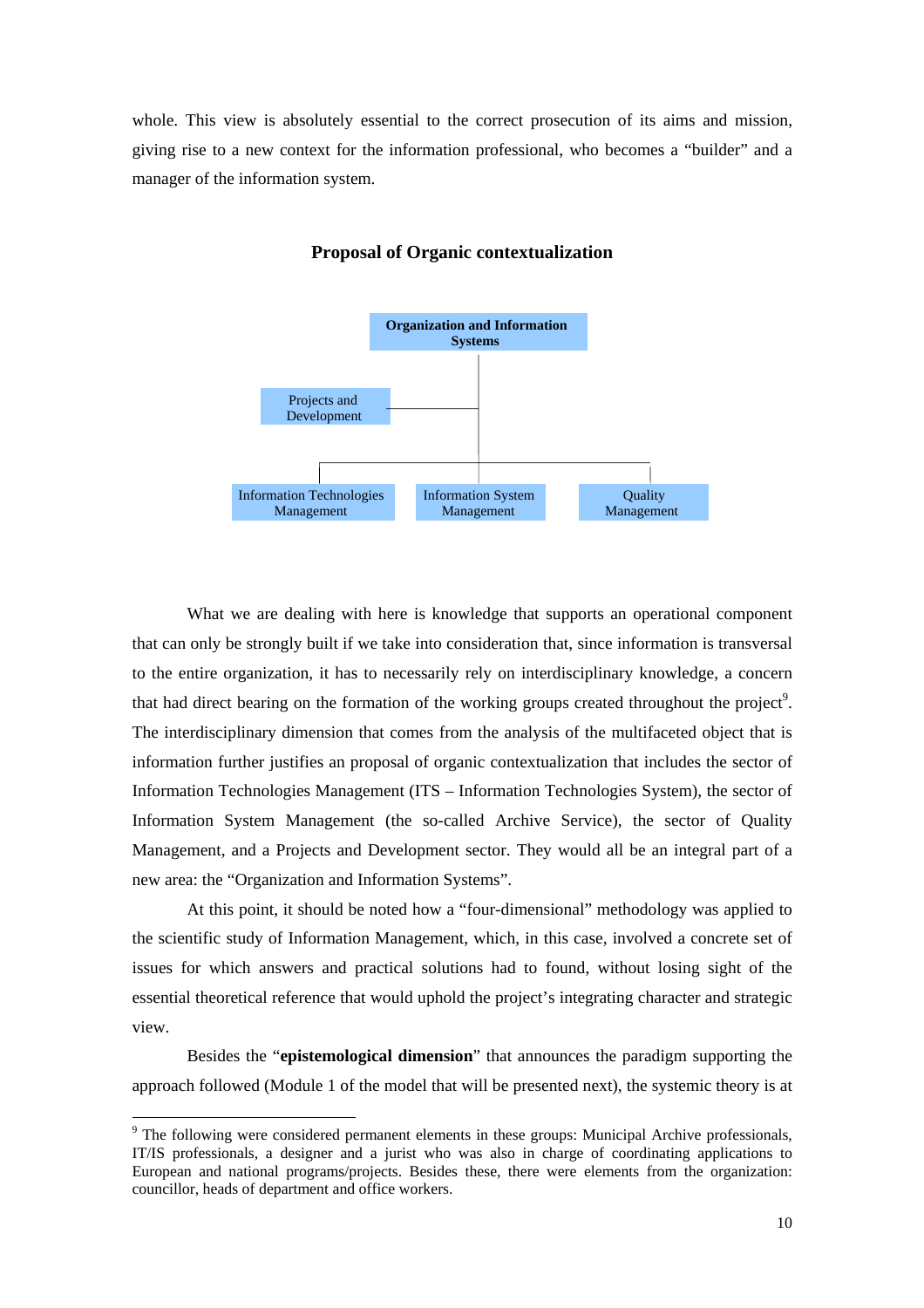the core of the "**theoretical dimension**", inspired by holistic and complex reflection and which is specifically applied to the understanding and to the organization of information as a phenomenon and a process inside the organization. Contact with reality is done through the "**technical dimension**" including the full lifecycle of information, whose understanding is inseparable from an analysis of the results, based on prior direct, indirect and even participated observation (mainly in case studies, like this one) of the Information System and its corresponding problems<sup>10</sup> (Module 3 of the model). As we have already mentioned, the results obtained are analyzed and then evaluated in a retrospective and/or prospective way, and consequently, the concepts applied, as well as the underlying hypotheses and theories, could be confirmed or annulled. As "products" which resulted from the focus on the structure and on the informational content, as formalized in the "**morphological dimension**", we have: the organizational charts, context tables, the classification plan (which represents the organic and functional contextualization of production and its evolutionary dynamics), flowcharts, the authority control, indexation, inventory, cataloguing, information management plan, security plan, preservation plan, etc. (Module 3 of the model). These results incorporate the investigative process developed and represent the object of study – the informational and communicational cycle / flow -, giving rise to knowledge "about" and "for" the organization in its most essential vectors: the **structure and the context of production**, the **functional service/use** of information and the **organizational memory**.

Through this "four-dimensional" method, a procedure of information management is guaranteed which permanently links five basic variables:

efficient and effective production;

- efficient circulation of the current and future informational flow;
- prospective collection of information that can be important in the future;
- quick and exhaustive retrieval of stored information;
- access to and preservation of information in the long-term.

<sup>&</sup>lt;sup>10</sup> The complete collection of institutional, historical, legal and regulatory elements is fundamental, as is the analysis and description of the nature and internal functioning of the Information System, and corresponding producing structure, through procedures or techniques, such as: inquiries, interviews, participated observation and the development of "operational databases" built upon the institutional memory collected.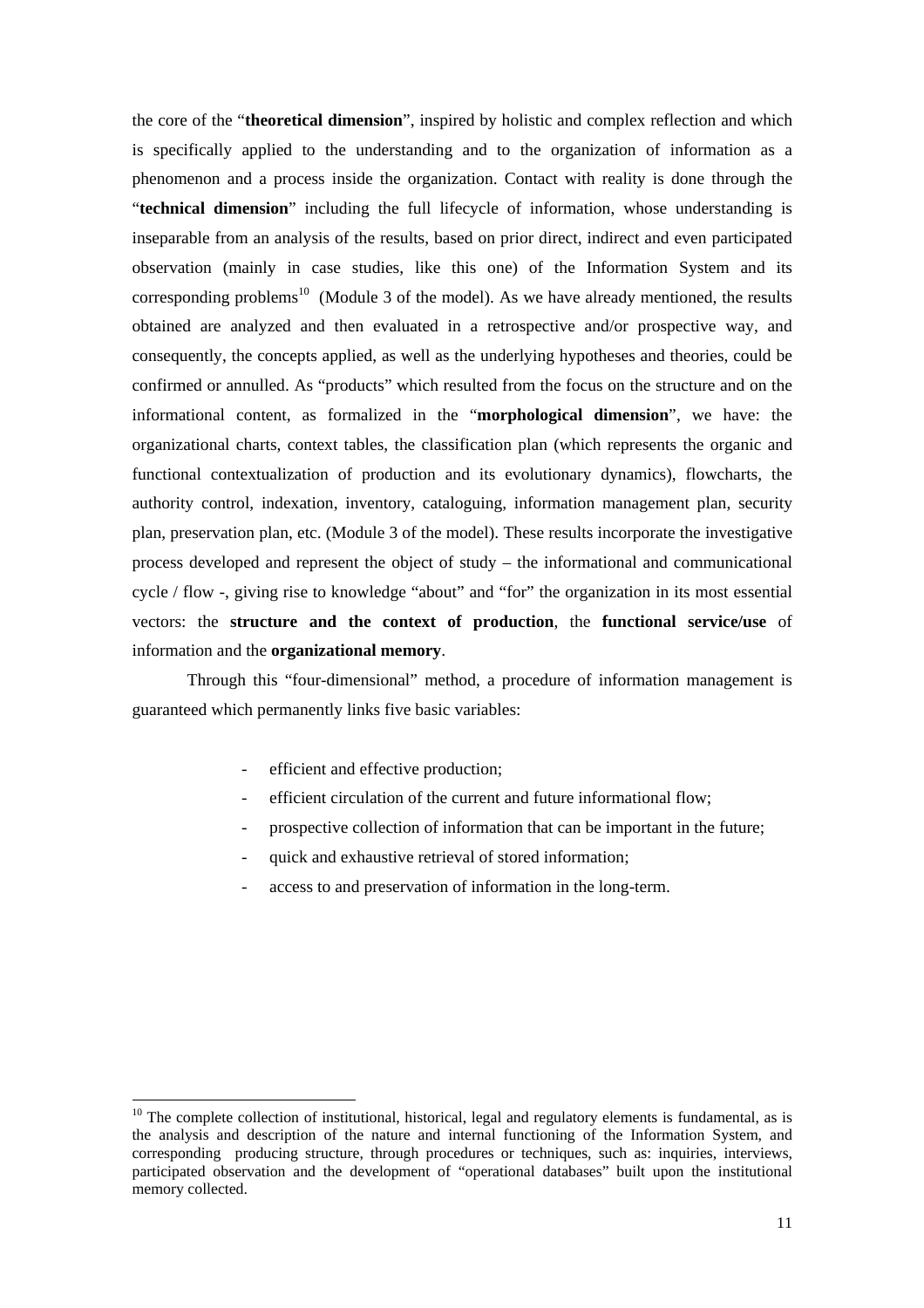

 **IS-AP Information System – Active and Permanent** 



Full and integral information management is essentially based on in a systemic and interactive model, the so-called IS-AP (Information System – Active and Permanent)<sup>12</sup>. It is possible to say that an integral organizational information system is, obviously, active and permanent in nature, a system with memory, which "boosts" access and has a special focus on "organicity" (structure). A system with an integrating management perspective: "e-mail management", "image and audiovisual management", "Internet content management", "groupware management", "workflow management", "database management", etc.

At the same time, the continuous management of the information lifecycle will be structured in the following way:

- 1. Planning for information management
- 2. Creation, capture and collection
- 3. Organization
- 4. Appraisal
- 5. Storage

- 6. Use and dissemination
- 7. Maintenance and preservation

<sup>&</sup>lt;sup>11</sup> Adapt. from "Describing Records in Context: the Recordkeeping Metadata Schema (RKMS)", p.14 http://www.archiefschool.nl/docs/rkmsdesc.pdf

 $12$  For a more developed approach, see the paper: PINTO, Manuela Azevedo; SILVA, Armando Malheiro da – Um modelo sistémico e integral de gestão da informação nas organizações. In CONTECSI - CONGRESSO INTERNACIONAL DE GESTÃO DA TECNOLOGIA E SISTEMAS DE INFORMAÇÃO, 2º, São Paulo, 2005 – Actas do congresso. [CD-ROM]. São Paulo : TECSI-FEA-USP, 2005.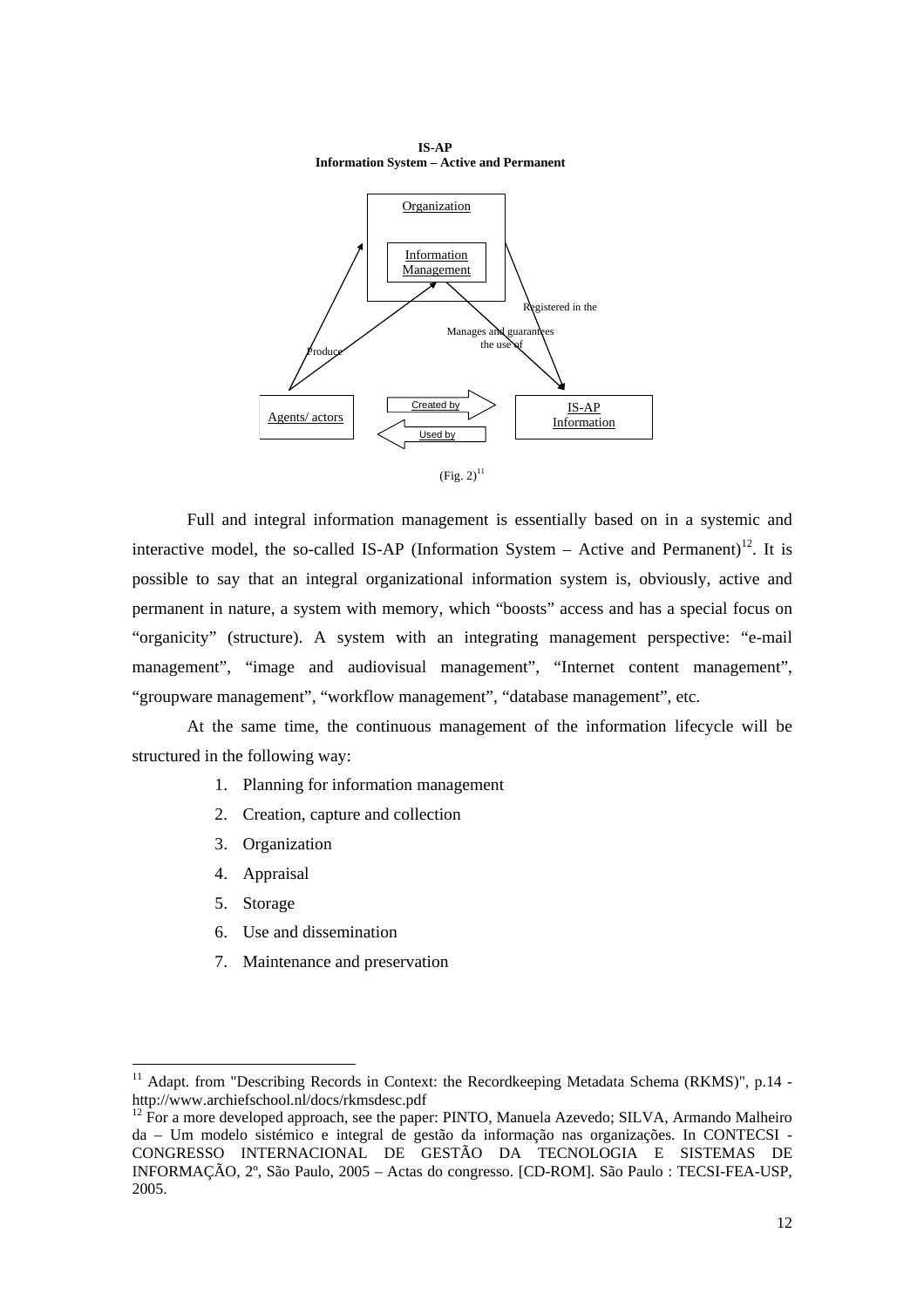## **4- The (integral) IS AP model**

 In this context, and considering that the project "Integrated Management of the Municipal Information System" of the Vila do Conde City Hall was initiated and developed before the conception of the *(integral) IS AP Model*, it is extremely interesting to see how the actions developed were integrated in their different "Modules", clearly revealing the positive impact of having assumed the post-custodial, dynamic, informational and scientific paradigm and the "four-dimensional" methodology as a theoretical and practical basis for the project.

| 1 <sup>st</sup> Module                                                                                                                                                                                                                                                         |                                                                                                                                                                                                                                                                                                                                                                                                              |  |  |  |
|--------------------------------------------------------------------------------------------------------------------------------------------------------------------------------------------------------------------------------------------------------------------------------|--------------------------------------------------------------------------------------------------------------------------------------------------------------------------------------------------------------------------------------------------------------------------------------------------------------------------------------------------------------------------------------------------------------|--|--|--|
| <b>Theoretical guidelines</b>                                                                                                                                                                                                                                                  | <b>Practical Execution – Case Study</b>                                                                                                                                                                                                                                                                                                                                                                      |  |  |  |
| Scientific research<br>(technical and theoretical)<br>focussed on an<br>organization and on the<br>infocommunicational<br>phenomenon and process<br>that was occurring within<br>it and/or the natural<br>interaction of the<br>organization with its<br>external environment. | The entire theoretical and institutional path followed was<br>considered and related with Information Science (epistemological<br>dimension).<br>- In methodological terms, a rational and inductive perspective was<br>used, taking as a reference the new paradigm which is post-custodial,<br>dynamic, informational and scientific (theoretical dimension) and on<br>the "four-dimensional" methodology. |  |  |  |

| $2nd$ Module                                                                                                                                                                                                                                                                                                                       |                                                                                                                                                                                                                                                                                                                                                                                                                                                                                                                                                                                                                                                                                                                                                                                                           |  |  |  |
|------------------------------------------------------------------------------------------------------------------------------------------------------------------------------------------------------------------------------------------------------------------------------------------------------------------------------------|-----------------------------------------------------------------------------------------------------------------------------------------------------------------------------------------------------------------------------------------------------------------------------------------------------------------------------------------------------------------------------------------------------------------------------------------------------------------------------------------------------------------------------------------------------------------------------------------------------------------------------------------------------------------------------------------------------------------------------------------------------------------------------------------------------------|--|--|--|
| <b>Theoretical guidelines</b>                                                                                                                                                                                                                                                                                                      | <b>Practical Execution – Case Study</b>                                                                                                                                                                                                                                                                                                                                                                                                                                                                                                                                                                                                                                                                                                                                                                   |  |  |  |
| Adjustment or practical<br>suitability of the<br>theoretical research<br>(taught and learnt in the<br>context of University<br>training, at under- and<br>postgraduate level, and in<br>technical and professional<br>training, both continuous<br>and by e-learning) to the<br>concrete challenge of the<br>implementation model. | - The aim was to conduct a case study (technical dimension) in a<br>retrospective and prospective process of analysis/evaluation that<br>would permit and serve as a basis for the development of a project<br>(morphological dimension), based on the organization of the "Vila<br>do Conde City Hall" and its information/archive system (paying<br>particular attention to the current functioning of the organization and<br>its optimization within the Information Society and Administrative<br>Modernization).<br>- The project's working group comprised the following permanent<br>elements: Municipal Archive professionals, IT/IS professionals, a<br>designer and a jurist who was in charge of coordinating applications<br>to European and national programs/ projects (funding programs). |  |  |  |

| $3rd$ Module                  |                                                       |  |
|-------------------------------|-------------------------------------------------------|--|
| <b>Theoretical guidelines</b> | <b>Practical Execution – Case Study</b>               |  |
| Implementation of the         | Detailed description of the implementation phases and |  |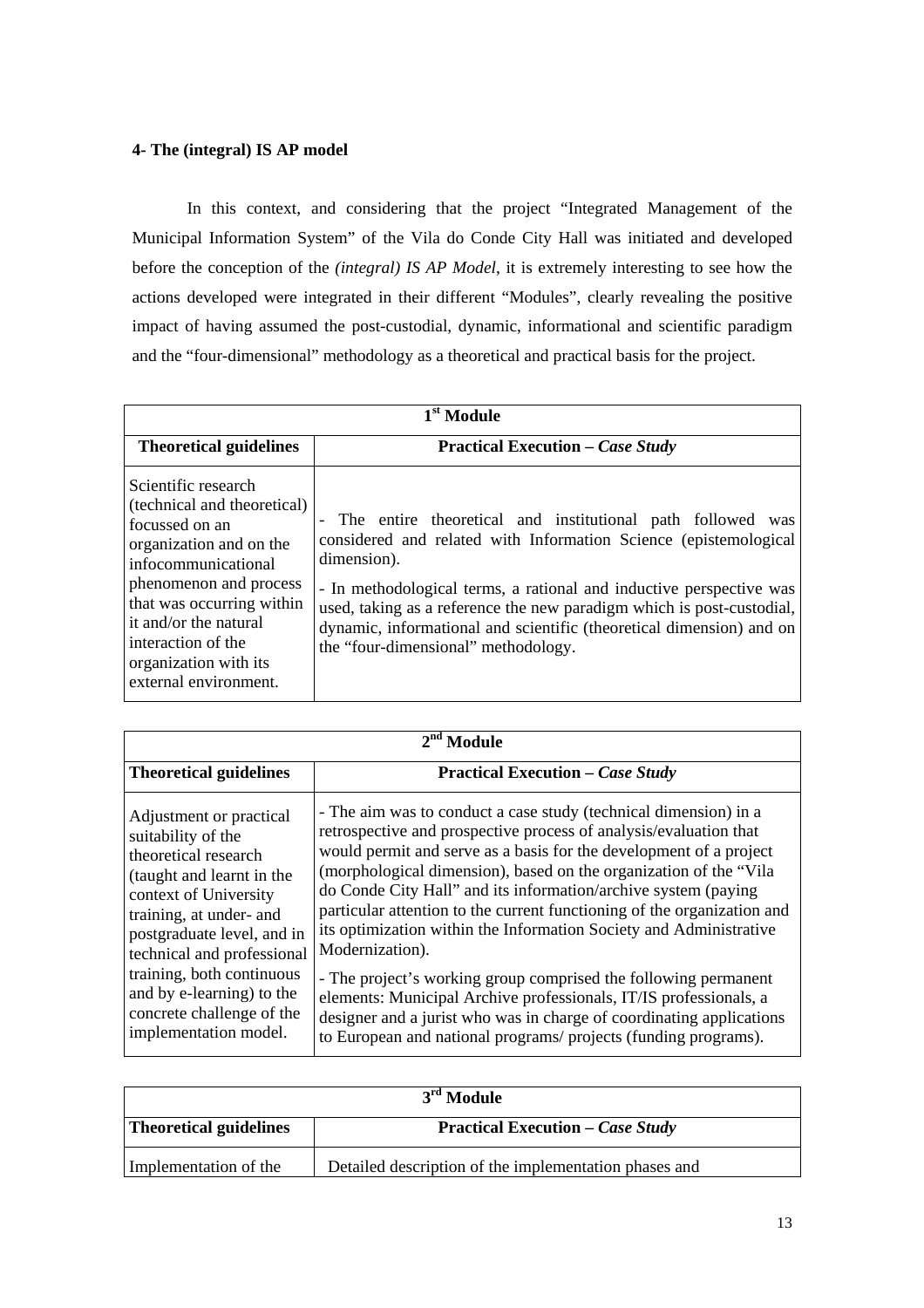| (integral) IS-AP model. |              | corresponding tasks:                                                                                                                                                                                                                                                                                                                                                                                                                                                                                                                                                                                                                                                                                     |
|-------------------------|--------------|----------------------------------------------------------------------------------------------------------------------------------------------------------------------------------------------------------------------------------------------------------------------------------------------------------------------------------------------------------------------------------------------------------------------------------------------------------------------------------------------------------------------------------------------------------------------------------------------------------------------------------------------------------------------------------------------------------|
|                         | a)           | Preliminary inquiry - an organic and functional analysis (from<br>the 15 <sup>th</sup> to the 21 <sup>st</sup> centuries), involving formulating and filling<br>in of Context Tables, specifying: aims, abilities and functions<br>of the different organic units (involving: collecting and<br>systematizing regulatory tools and legislation; analyzing<br>historical, sociological and demographical research works, etc.;<br>developing questionnaires and interviews directed at office<br>workers in the producer services);                                                                                                                                                                       |
|                         | b)           | A census of the Information/documentation produced in the<br>Organization (in different formats) and consequent intersection<br>with the contents of the Context Tables, which permitted<br>quantifying and typifying the informational production and its<br>corresponding physical media;                                                                                                                                                                                                                                                                                                                                                                                                              |
|                         | c)           | Identification, analysis and representation of organizational<br>processes, defining processes, sub-processes, activities, tasks,<br>time frames, agents, flowcharts, rules, standards, transaction<br>types, types of access, types of documents used and<br>informational production. This phase was crucial to the<br>thorough understanding and description of the Organization in<br>its various aspects and it was the basis for the analysis and<br>conception of the new processes, where aspects requiring<br>redefining, improved operation, etc., were identified, and which<br>moreover, provided an excellent mean of discussion, control<br>and dissemination of organizational knowledge; |
|                         | $\mathbf{d}$ | Analysis of the existing technological information system<br>(hardware, software, automation/computation degree and<br>automated processes);                                                                                                                                                                                                                                                                                                                                                                                                                                                                                                                                                             |
|                         | e)           | Interconnections among all the processes (whether they were<br>automated or not) followed by their reformulation (this action<br>was developed in workshops in which the interested<br>parties/agents and the project team participated);                                                                                                                                                                                                                                                                                                                                                                                                                                                                |
|                         |              | f) Specification of the requirements for conceiving and<br>developing an integrated information system, supported by the<br>application of CIT (communication and information<br>technologies);                                                                                                                                                                                                                                                                                                                                                                                                                                                                                                          |
|                         |              | g) Identification of the policies, strategies, regulatory and<br>standardizing tools and architecture of the model (computer<br>application) to be implemented, defining the areas considered<br>and the process of priority implementation (Administrative<br>Department and Urban Planning and Management Department);                                                                                                                                                                                                                                                                                                                                                                                 |
|                         | h)           | Project conception and the constitution of an interdisciplinary<br>working group: permanent elements - Municipal Archive<br>professionals, IT/IS professionals, a designer and a jurist who<br>was in charge of applications to European and national<br>programs/ projects (funding programs); - temporary elements -<br>representing the sector under analysis (councillor, heads of<br>department and office workers);                                                                                                                                                                                                                                                                                |
|                         | $\mathbf{i}$ | Organization of the new service of Information Management /<br>Municipal Archive that was to establish a preferential                                                                                                                                                                                                                                                                                                                                                                                                                                                                                                                                                                                    |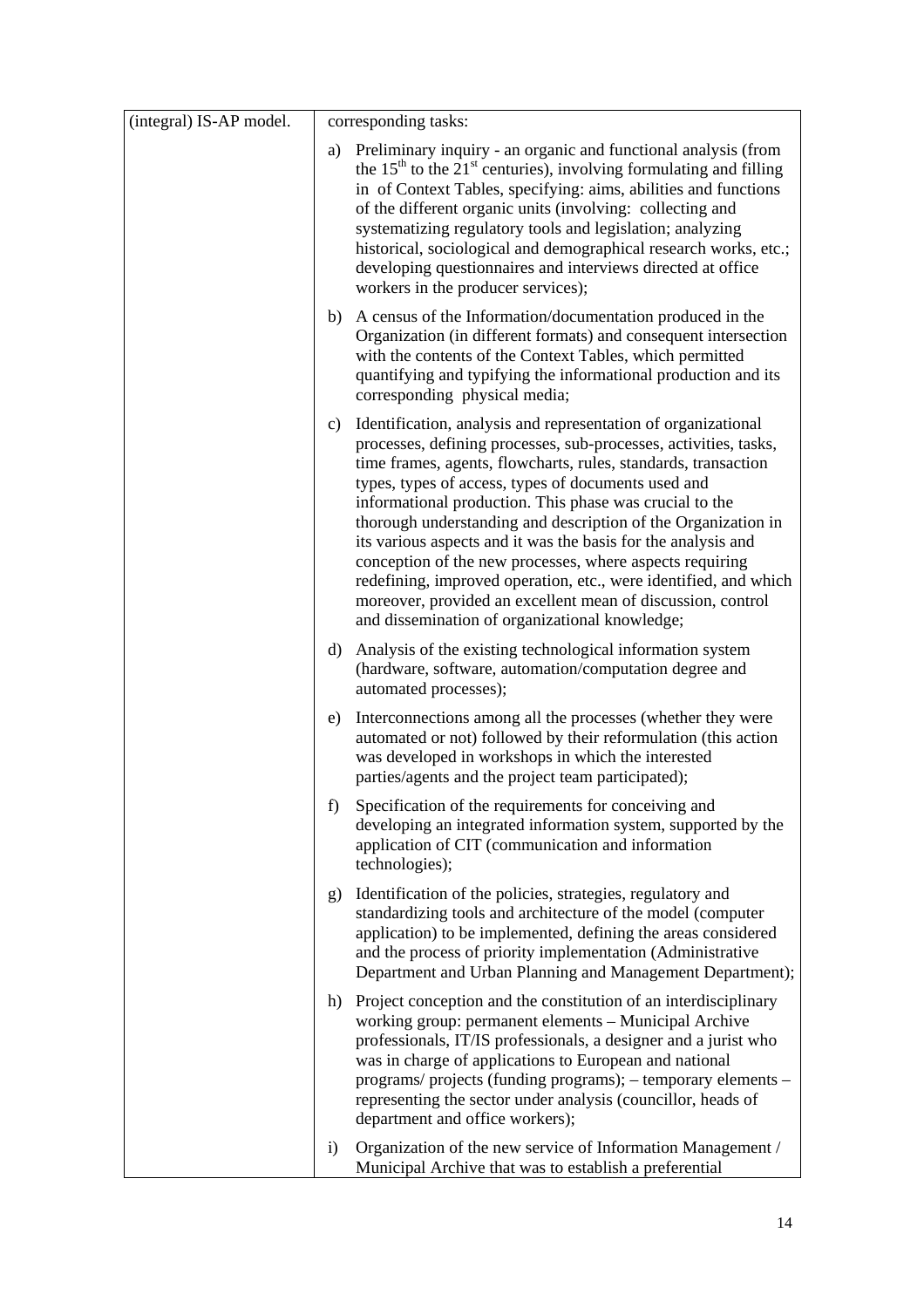|              | partnership with the IT/IS Service;                                                                                                                                                                                                                                                                                                                                                                                                                                                                                                                            |
|--------------|----------------------------------------------------------------------------------------------------------------------------------------------------------------------------------------------------------------------------------------------------------------------------------------------------------------------------------------------------------------------------------------------------------------------------------------------------------------------------------------------------------------------------------------------------------------|
| $\mathbf{j}$ | Ensure uniformity of the manual and automated tables that were<br>to support the introduction of data and the administrative,<br>technical and descriptive metadata;                                                                                                                                                                                                                                                                                                                                                                                           |
|              | k) Ensure uniformity of the models of documents and their<br>transformation into an electronic format/template;                                                                                                                                                                                                                                                                                                                                                                                                                                                |
| $\bf{D}$     | Control of the entire informational production (in the different<br>physical media), the complete lifecycle of information and the<br>creation of metadata;                                                                                                                                                                                                                                                                                                                                                                                                    |
|              | m) Creation of users profiles for about 230 employees<br>(producers/clients of the system);                                                                                                                                                                                                                                                                                                                                                                                                                                                                    |
|              | n) Creation of a network (LAN and WAN) linking 7 buildings<br>(rented and dedicated data circuits, optical fibre and,<br>afterwards, wireless);                                                                                                                                                                                                                                                                                                                                                                                                                |
| $\Omega$     | Technological/computing platform update (production, storage<br>- including the optical support – and information retrieval);                                                                                                                                                                                                                                                                                                                                                                                                                                  |
| $p$ )        | Acquisition of Electronic Documents Management software<br>(databases and images) that was to be integrated with the<br>organizational management software, a central point of the<br>different means of communication/interaction with the citizens<br>(mail, fax, e-mail, etc.), supporting, moreover, an internal<br>system of semi-"workflow";                                                                                                                                                                                                             |
|              | q) Installation of 11 digitization and registration workplaces,<br>"inputs" and "outputs". This action was done together with the<br>acquisition of digitization equipment (till AO formats) that<br>would sustain a retroactive transfer of media;                                                                                                                                                                                                                                                                                                            |
| r)           | Construction of the Intranet and of the Internet Portal;                                                                                                                                                                                                                                                                                                                                                                                                                                                                                                       |
| s)           | Creation of a front-office supported by the technological and<br>informational platform that was built;                                                                                                                                                                                                                                                                                                                                                                                                                                                        |
| t)           | Follow-through of the producers services and their participation<br>in the processes of organizational change;                                                                                                                                                                                                                                                                                                                                                                                                                                                 |
| u)           | Consolidation of the team work, with greater involvement and<br>motivation;                                                                                                                                                                                                                                                                                                                                                                                                                                                                                    |
| V)           | Introduction of the CAF application (a common structure to<br>evaluate the quality of European Union Public Administration)<br>as an instrument of self-evaluation within the Organization;                                                                                                                                                                                                                                                                                                                                                                    |
|              | w) In order to guarantee the maintenance and preservation of the<br>system created, a proposal was presented that had to do with a<br>new sector in the organization chart that would include the<br>sector of Information Technologies Management (ITS -<br>Information Technologies System), the sector of Information<br>System Management (the "common" Archive Service), the<br>sector of Quality Management, and a Projects and Development<br>sector. They were all to be an integral part of an area called<br>"Organization and Information Systems". |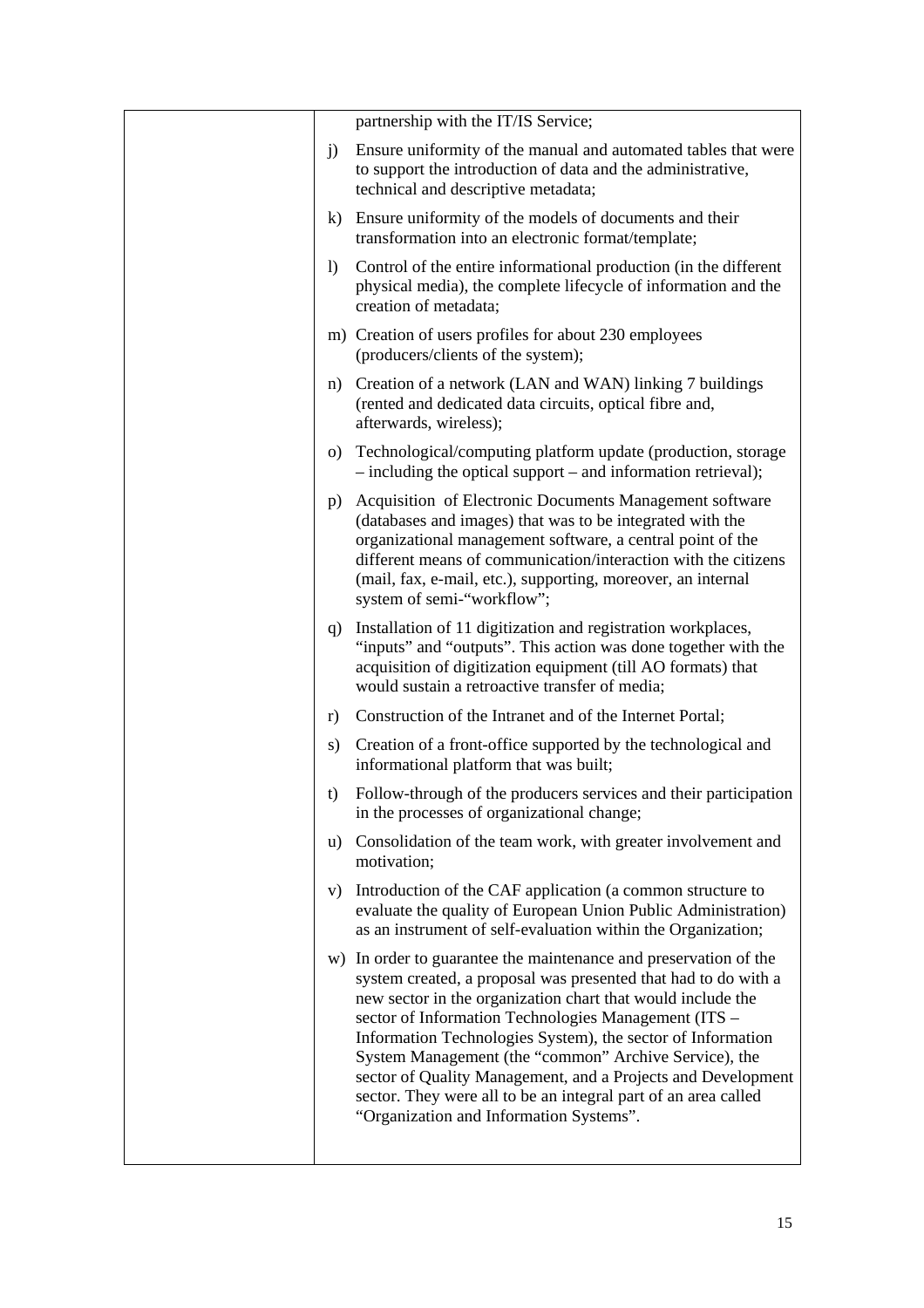| 4 <sup>th</sup> Module              |                                                                                                                                    |  |  |
|-------------------------------------|------------------------------------------------------------------------------------------------------------------------------------|--|--|
| <b>Theoretical Guidelines</b>       | <b>Practical Execution – Case Study</b>                                                                                            |  |  |
| Evaluation of the model<br>applied. | The evaluation of the project implementation made use of the CAF<br>self-evaluation tool, as the model design was still inexistent |  |  |

It is also worth noting that, when considering the unavoidable importance of international standards in this area, it is possible to establish a parallel with the guidelines proposed in the standard ISO 15489-1:2001 and ISO/TR 15489-2:2001, published after the project's end, which provides the perfect setting for the proposed model, as can be seen in the following diagram:



#### **5 – Open issues**

The project was developed between the end of 1998 and the beginning of 1999, at a time of rapidly growing interest in issues related with digital archives and libraries, the integrated management of the documents lifecycle, ERM (Electronic Records Management),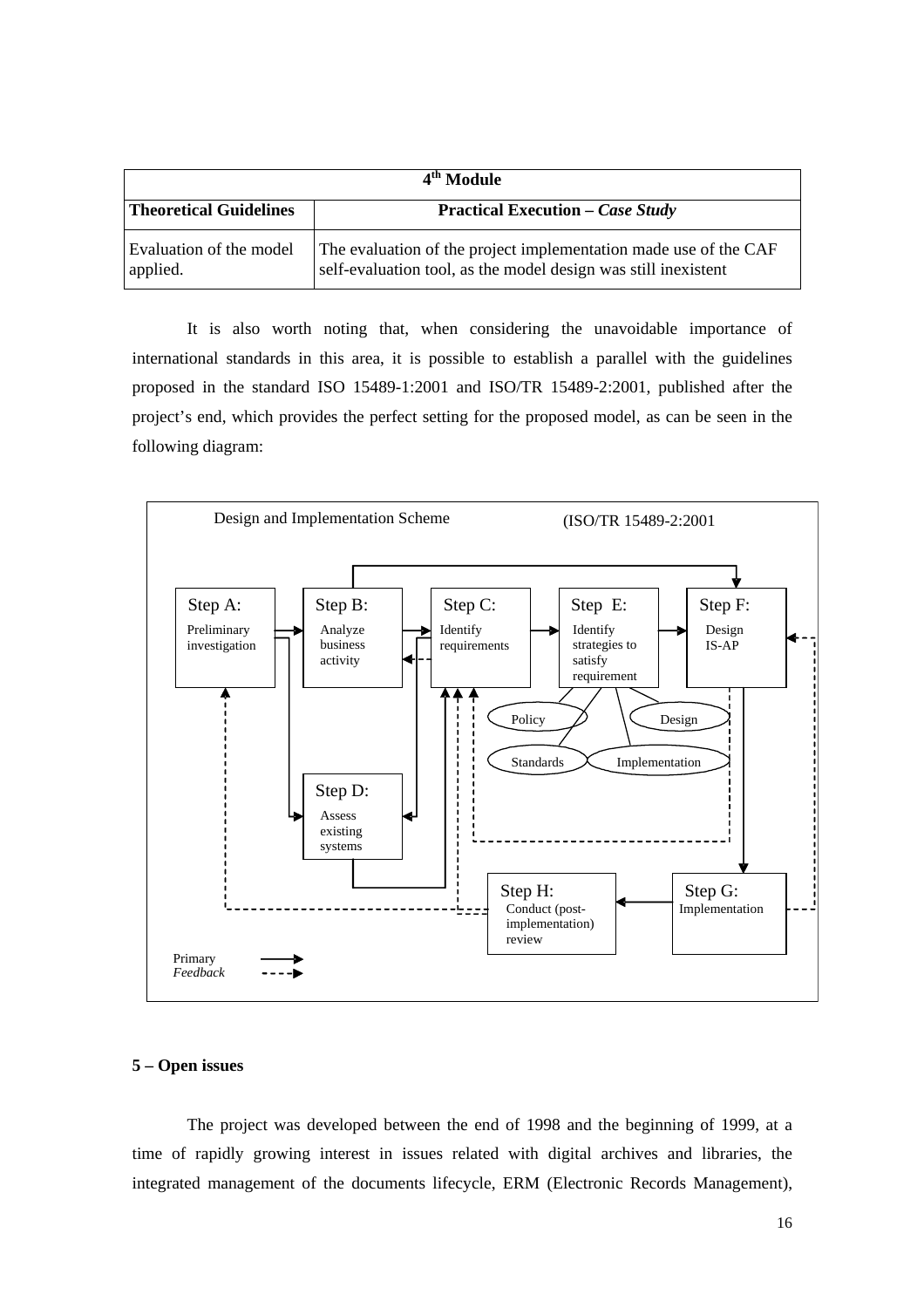digitization, the fragility of storage media for digital information, among many other questions, giving rise to initiatives and projects that were crucial to the success of the answers provided to the challenges that were set by the Information Society.

The project made every effort to go as far as possible in finding answers and solutions, although it remained open to the possibility of integrating new ideas in the future, bearing in mind the fragilities/necessities identified at the time, such as:

- $\triangleright$  specification models of functional requirements for the conception and implementation of information management systems, as well as international standards that were applicable to information in both analogical and digital media (the existing tools had to do essentially with the description of the information and with the archival authority record of the producers);
- $\triangleright$  ensuring the authenticity, integrity and reliability of the stored information;
- $\triangleright$  metadata models:
- $\triangleright$  e-mails, web sites and intranet treatment;
- $\triangleright$  standardized data formats and formats that would assure the compatibility and interoperability of the systems;
- $\triangleright$  standards that can be applied to the creation, management and preservation of digital images;
- $\triangleright$  universal access tools;

 $\overline{a}$ 

 $\triangleright$  access and preservation methods in the long-term (even though the optical disk WORM was already in use).

From the projects developed between 1995/1996 and 1999, particularly noteworthy are those dedicated to diagnostic efforts and the reports consequently published, such as the one produced in 1996 by the *Task Force on Archiving of Digital Information,* created by decision of the CPA (*Commission on Preservation and Access*) and the RLG (*Research Libraries Group*) in the USA, to investigate and recommend measures that would assure the future, permanent and undefined access to stored resources in electronic format. It was the first initiative of its kind and gave rise to debates throughout the world. The project Arches - *Archival Server Infrastructure,* developed between 1996 and 1998, created an infra-structure that currently supports the RLG (RLG *Archival Resources*, RLG *Cultural Materials*, and *The AMICO Library),* as well as research that has to do with long-term preservation. Also noteworthy is the final report of the project *Digital Archiving - Early Priorities* by the RLG<sup>13</sup>.

<sup>13</sup> [Accessed on 12 Mar. 2005] http://www.rlg.org/en/page.php?Page\_ID=8141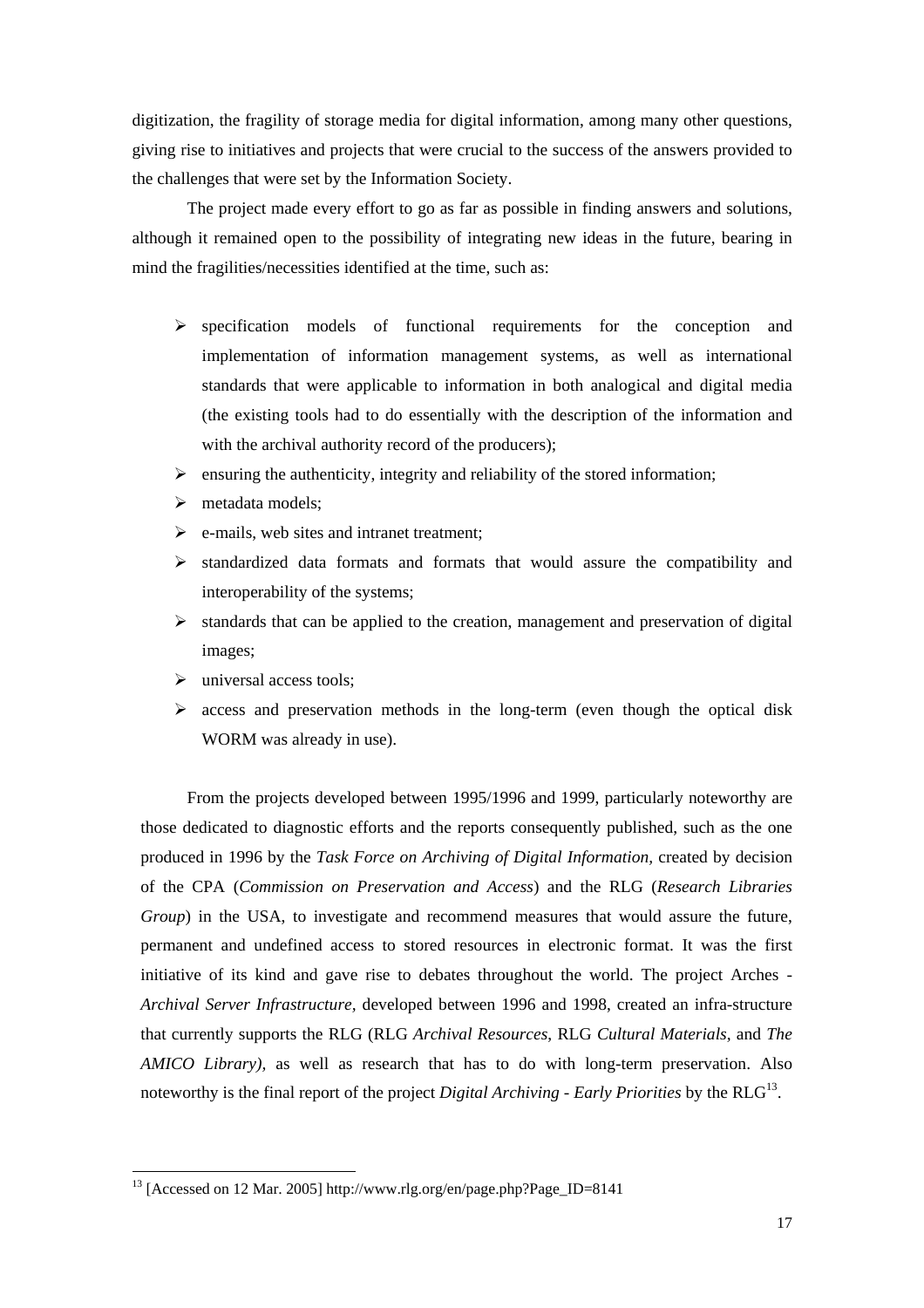Furthermore, the *National Archives of Australia* started, in 1995, a *Digital Records Bibliography*, periodically updated by the *National Archives,* and which aims to include the main requirements related with the management, maintenance and preservation of "*digital records*" <sup>14</sup>. Equally important was the establishment of the standard AS 4390-1996 *Records Management* (ISO 15489:2001 was substantially based on AS 4390), developed by the IT/21 *Committee of Standards Australia* and published in February 1996. Also in Australia the *Public Record Office of Victoria* began that same year the project VERS - *Victorian Electronic Records Strategy*, together with CSIRO - *Australian Commonwealth Scientific and Industrial Research Organisation* and *Ernst & Young,* focussing on "*Digital recordkeeping*". This project aimed to show the viability of capturing, managing and preserving "*electronic records",* and it also served as a basis for a group of functional descriptions of electronic archives ("*standard format for electronic records*") within a strategy of preservation in the long-term, including a group of standards, guidelines and implementation projects whose aim it is to ensure the authenticity of the "*electronic records"* of the Australian government's archives. The results of the project, the functional descriptions and a general overview of the demonstration system were published in the *Victorian Electronic Records Strategy Final Report,* in 1998. The VERS@DOI *Pilot Implementation Project*, developed between 1999 and 2002, became the first initiative to implement (*Department of Infrastructure*) the VERS Standard *- Management of Electronic Records and Specifications* (the most recent version dates from July 2003, and is currently spread internationally<sup>15</sup>). In 1996, the *National Library of Australia* started PANDORA - *Preserving and Accessing Networked Documentary Resources of Australia (Australia's Web Archive*), a project aimed at the storage of digital resources in the area of the NLA, from a perspective of digital preservation in the long-term, including publications and dynamic or static web site archives based on the intervention and intellectual work of the deposit library, once the unit responsible for the resource has showed no interest in the deposit.

In the area of "*records management*", there is the project EROS - *Electronic Records from Office Systems,* developed between 1995 and 2004 by the PRO - *Public Record Office* of the United Kingdom (called *The National Archives* from 2003 onwards) and was directed at setting guidelines in this area for government departments, including the tasks of appraisal and selection, access and preservation of electronic documents, as well as the development of access strategies in the long-term. Also worthy of note is the functional requirements project focussing on the conception and implementation of electronic documents management system, RERMS - *Requirements for Electronic Records Management Systems*, which is the result of

<sup>&</sup>lt;sup>14</sup> Digital Records Bibliography [Accessed on 12 Mar. 2005]

http://www.naa.gov.au/recordkeeping/er/biblio/summary.html

<sup>&</sup>lt;sup>15</sup> [Accessed on 12 Mar. 2005]. http://www.prov.vic.gov.au/vers/pdf/final.pdf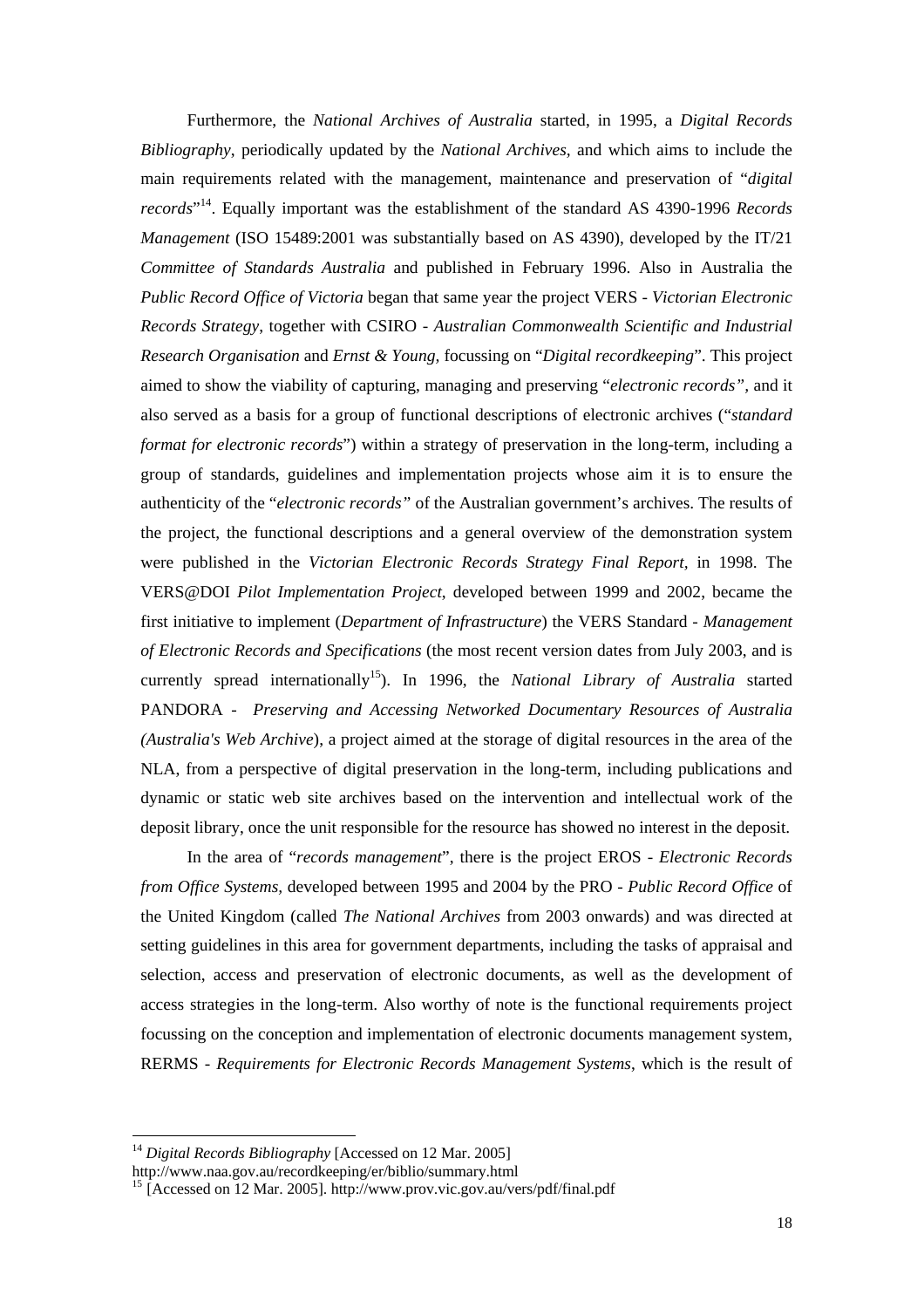cooperation between institutions in central administration and whose first version was published in 1999 (the last version is from 2002).

In 1996, the *University of Pittsburgh* (US) concluded a project called *Pittsburgh Project - Functional Requirements for Evidence on Recordkeeping,* which was supported by the *National Historical Publications and Records Commission*, and involved the development of functional requirements ("*recordkeeping requirements"*) for the conception, implementation and management of "*electronic information systems*", including detailed specifications on metadata following the BAC model "*Reference Model for Business Acceptable Communications*", produced with basis on this project.

Furthermore, there was the creation, in 1996, of the DLM FORUM (*DLM-NETWORK: Electronic Records*), an initiative of the European Commission. Its primary aims included unifying the community of public archives and all those interested in archives, in the management of the information lifecycle and also in the management of documents and resources throughout Europe.

Still in Europe, the Archives of Antwerp City initiated, in 1999, the DAVID Project - *Digitale Archivering in Vlaamse Instellingen en Diensten* (Digital Archives of the Flemish institutions and administrations), which arose from collaboration between the Archives of Antwerp City and the ICRI (*Interdisciplinary Centre for Law and Informatics of the K.U.Leuven*). It aimed to investigate digital preservation in governmental entities, as well as the establishment of good practices in order to preserve electoral and demographic data, e-mail and web sites. One result was a handbook on archiving documents electronically that was only published in January 2004.

As far as digitization is concerned, the *Cornell University Library* (US), through its *Department of Preservation and Conservation*, created in 1990, developed research from the very outset on the digitization of archival and library materials, including electronic documents as from 1996. The creation of the DIPPR (*Digital Imaging and Preservation Policy Research*) reflects the high level of importance given to digital preservation and its inclusion in the CUL projects. Between 1997 and 1998, with the support and experience of the *Cornell University* and within the scope of the project *Digital Imaging Project Preparation Tools,* the *RLG Worksheet for Estimating Digital Reformatting Costs*, the *RLG Guidelines for Creating a Request for Proposals (including text conversion and encoding),* the *RLG Model Request for Information*  and the *RLG Model Request for Proposals<sup>16</sup>* were produced*.* 

Of particular relevance in Europe was the European Commission's IST PROGRAMME - *Information Society Technologies,* (Technologies Research Programme directed at the development of the Information Society in the European Union), especially in the domain of

<sup>16</sup> [Accessed on 12 March 2005]. http://www.rlg.org/en/page.php?Page\_ID=408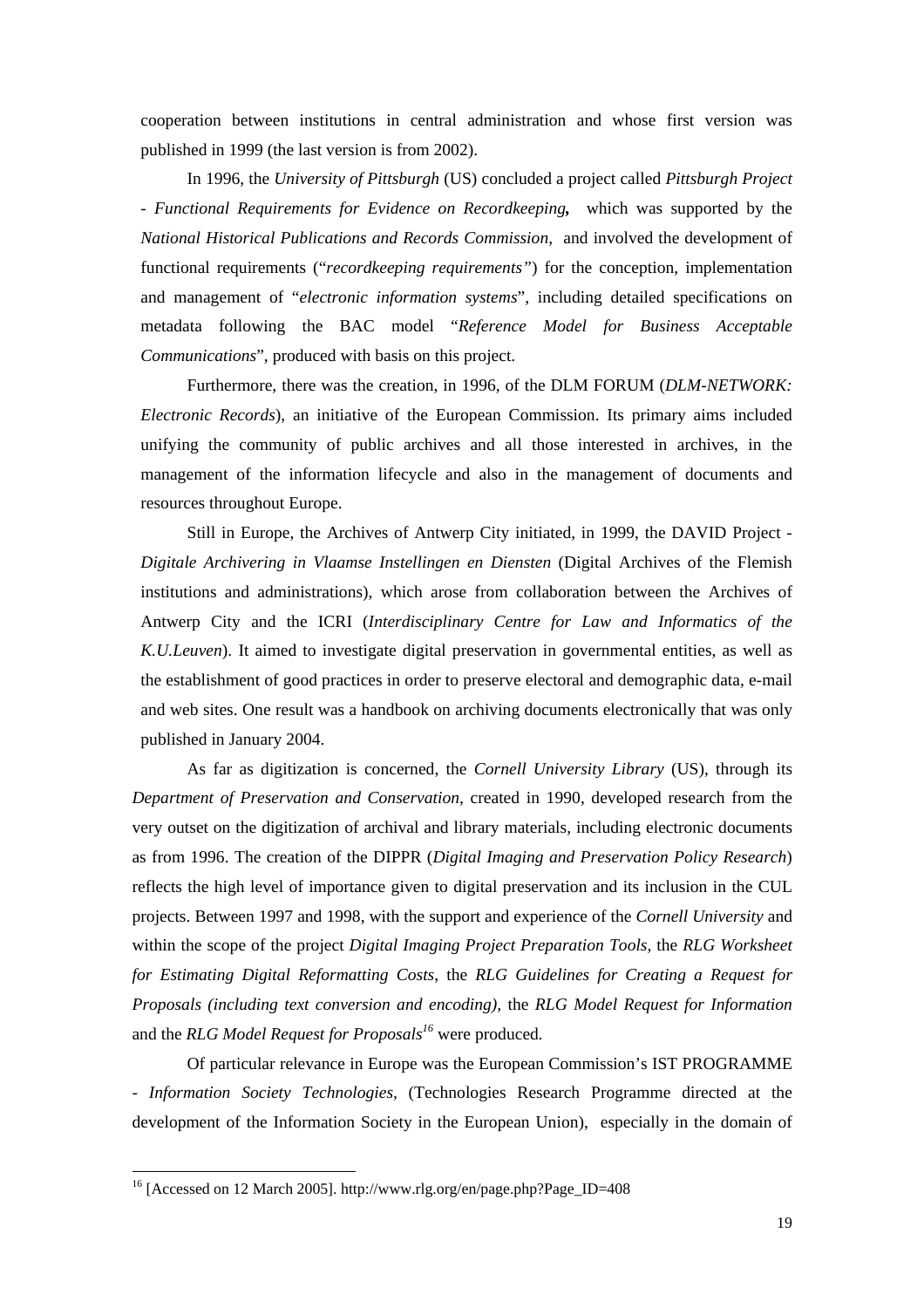DIGICULT activities (*Digital Heritage and Cultural Content),* initiated under FP5 (1998- 2002). DIGICULT focussed on resources related to digital Heritage, whether they were traditional or digital (digitized or created in a digital environment), promoting the development of technologies and innovative systems, which are necessary not only for its availability but also for its preservation in the long-term, involving archives, museums, libraries, research centres, universities, and so on.

In 1998, the project CEDARS (*Curl Exemplars in Digital Archives Project*) was initiated, centred on digital preservation (concluded in March 2002), under the general direction of the CURL (*Consortium of University Research Libraries)* and funded by the JISC/CEI through the *eLib Programme.* Its primary aim had to do with the strategic, methodological and practical aspects of digital preservation.

The NEDLIB *Harvester*, which was also initiated in 1998, was more directed at the archiving of web resources and aimed to produce freeware technologies to capture materials that were published on the web. The *Helsinki University Library* and the *Center for Scientific Computing* were in charge of the maintenance of the application*.*

A number of issues related to the authenticity of electronic records were the object of a project directed by the SSHRC-MCRI - *Social Sciences And Humanities Research Council*  under Canada's *Multidisciplinary Collaborative Research Initiative,* called InterPARES - *International Research on Permanent Authentic Records in Electronic Systems.* The first stage of InterPARES 1 took place between 1999 and 2001, focussing on preserving the authenticity of the "records" created and/or kept in databases and document management systems across the administrative activities. Moreover, a specific component of the project was dedicated to exploring questions related to the preservation of digital sound in the long-term. It aimed at establishing the means that would guarantee access and the preservation of authenticity of electronic records when inactive, following the selection process for permanent preservation. It involved partners from universities, archives and entities related to the industry from countries such as Canada, the United States, the United Kingdom, Australia, China, Hong Kong, France, Ireland, Italy, the Netherlands, Sweden and Portugal.

In 1999, in the United Kingdom, the experimental stage of the *Archives Hub* project was started, funded by the JISC (*Joint Information Systems Committee*) and controlled by the CURL - *Consortium of University Research Libraries*, which created a unique access point to descriptions of existing archives in about 90 higher education institutions in the United Kingdom. The access site is hosted at the *University of Manchester* and its development is the responsibility of the *Cheshire Development Team* of the *University of Liverpool.* It is worth mentioning that this experience involves the use of the protocol Z39.50, as well as of the ISAD(G) and the EAC standards.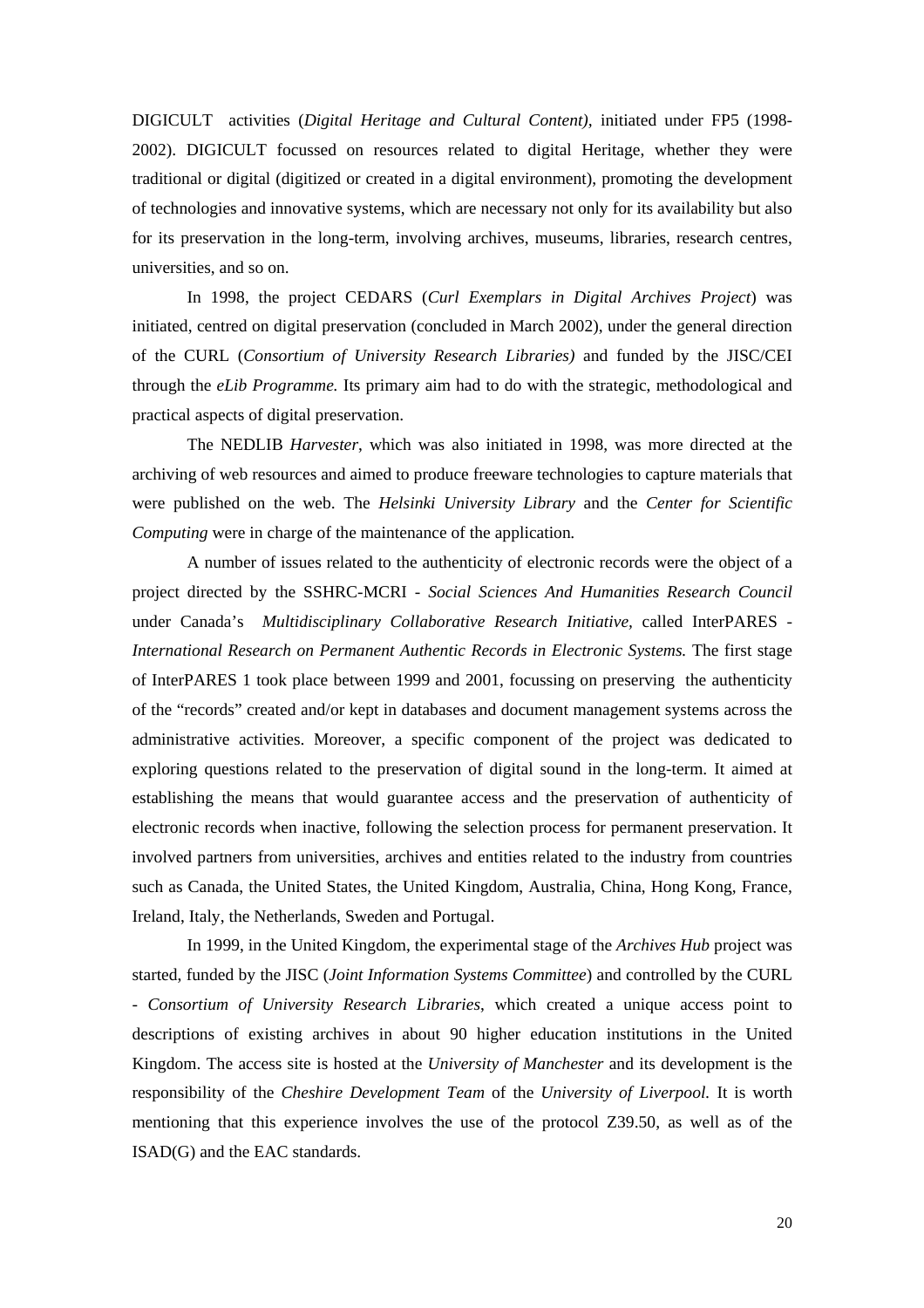In that same year, *The Cornell University Library / Department of Preservation and Conservation* initiated PRISM (*Preservation, Reliability, Interoperability, Security, Metadata),* a joint project that ran until 2002 involving the CUL and *Cornell's Computer Science Department* and was aimed at investigating and developing the necessary policies and mechanisms to assure the integrity of information within the architecture of digital libraries. The main research areas included the preservation of digital information, the authenticity and integrity of the sources and information services, interoperability, security (the right to privacy of the information users and intellectual property rights of contents creators and the metadata that made it possible). The "core" of the project comprised transporting traditional preservation strategies into the digital sphere, so as to support the development of tools and mechanisms of digital preservation, involving a great variety of formats.

Project EVA *- European Visual Archive* was launched by the ECPA - *The European Commission on Preservation and Access*, running from 1999 to 2001. It aimed to ensure easy and protected access to photographic collections kept in European archives. The SEPIA - *Safeguarding European Photographic Images for Access* project (which ended in 2004), was also created at that time and also involved the preservation of photographic collections.

In terms of standardization, the following ISO standards should be highlighted:

- ISO/TR 12654:1997 *Electronic imaging Recommendations for the management of electronic recording systems for the recording of documents that may be required as evidence, on WORM optical disk*.
- ISO/TR 12037:1998 *Electronic imaging Recommendations for the expungement of information recorded on write-once optical media*.
- ISO 12639:1998 *Graphic technology Prepress digital data exchange Tag image file format for image technology (TIFF/IT)*.
- ISO/IEC 10918-4:1999 *Information technology Digital compression and coding of continuous-tone still images: Registration of JPEG profiles, SPIFF profiles, SPIFF tags, SPIFF colour spaces, APPn markers, SPIFF compression types and Registration Authorities (REGAUT)* - Part 4.
- ISO/IEC 14495-1:1999 *Information technology Lossless and near-lossless compression of continuous-tone still images*.

In the Portuguese context, the SIADE - *Sistemas de Informação de Arquivo e Documentos Electrónicos* (AISED – *Archive Information Systems and Electronic Records*), initiated in 1998, was an initiative resulting from a *Cooperation Agreement* established between the *IAN / TT* - *Instituto dos Arquivos Nacionais / Torre do Tombo* (National Archives) and the *Instituto de Informática- Ministério das Finanças (Computing Institute - Finance Ministry).* As a consequence, a working group was formed under the cooperative administration of these two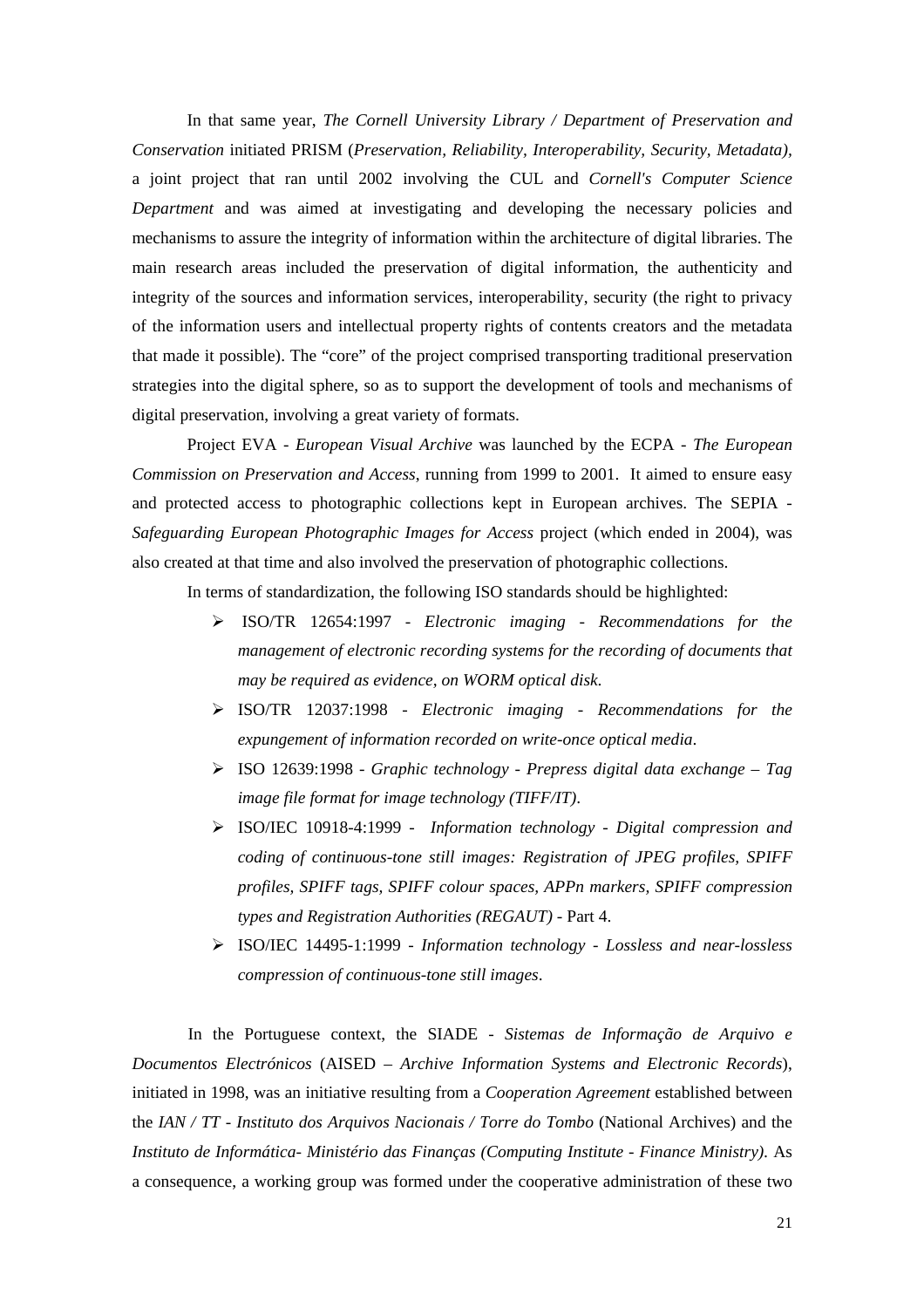institutions and functioned under the authority of the *Comissão Intersectorial de Informática* (*Computing Intersectorial Commission*). The aims of the program were the following: to make general recommendations for the management of "electronic records", particularly within Public Administration; the presentation of proposals / recommendations related to the production and updating of specific legislation; the development of actions to motivate the production of Portuguese Standards that complied with the national, European and/or international guidelines and directives; the definition of an integrated model of archive systems in the information systems of Public Administration Agencies; the promotion of specific training that complied with the programme's aims. In the mean time, the *Caderno de Recomendações para a gestão de documentos de arquivo electrónicos: Contexto de Suporte (Recommendations Handbook for electronic records management: Support Context)* (2000) and the *Caderno de Recomendações para a gestão de documentos de arquivo electrónicos: Modelo de requisitos para gestão de arquivos electrónicos* (*Recommendations Handbook for electronic records management: electronic records management model requirements*) (2002) were published.

#### **6 – Final notes**

The perspective of information management described here, seen as the management of materialized knowledge and as a segment of Information Science, joining theoretical groundings and practical needs, bestowed a distinctive character on the project developed. Particular focus was placed on an overall strategic view, the integration and the inter- and multidisciplinary nature of a professional practice that expresses the need for an important investigative component when approaching simultaneously singular and complex realities, especially in an era where the Society's "engine" is precisely its object of study/work – information.

The period when this project took place does to some extent coincide with a period of important changes in the "sphere of electronic information", although the way in which the organization involved was regarded and the priority given to a systemic and prospective view regarding the analysis of the results and the proposals presented, laid the ground, on the one hand, for the appearance of future evolutionary perspectives and opened the way to a wide range of questions/situations to be solved. Some of them have already been answered and some are still waiting for a concerted effort that should involve not only the class of information professionals, but also all the organizational actors, institutions, governments and industry, in a